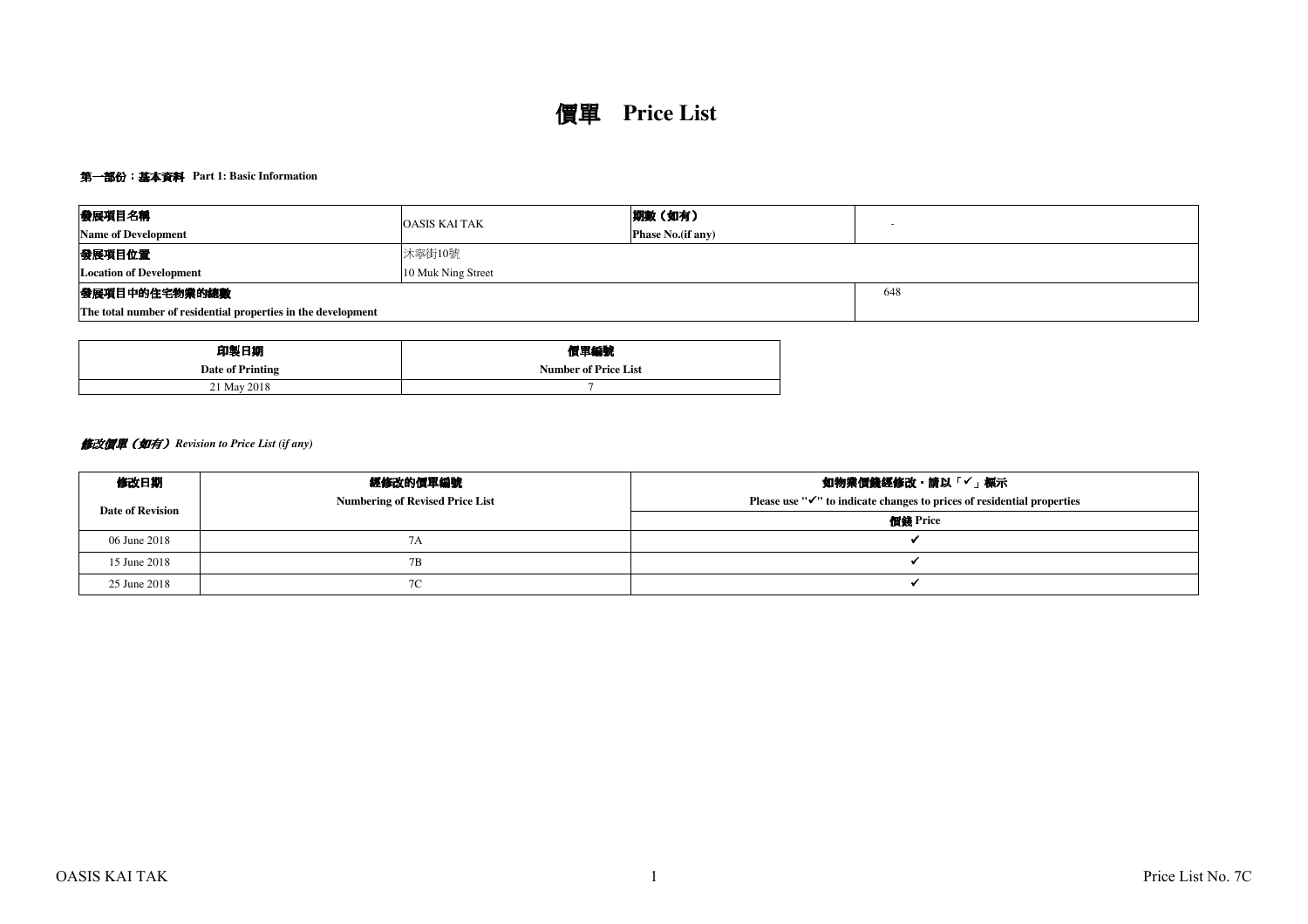第二部份: 面積及售價資料<br>Part 2: Information on Area and Price

| 物業的描述<br><b>Description of Residential</b> | <b>Property</b> |            | 實用面積                                                             | 售價(元)                    | 實用面積<br>每平方米/呎售價<br>元,每平方米<br>(元,每平方呎) |                                |                          |          |                          | 平方米 (平方呎)<br>sq. metre (sq.ft.) | 其他指明項目的面積 (不計算入實用面積)<br>Area of other specified items (Not included in the Saleable Area) |                          |                          |                          |                          |
|--------------------------------------------|-----------------|------------|------------------------------------------------------------------|--------------------------|----------------------------------------|--------------------------------|--------------------------|----------|--------------------------|---------------------------------|-------------------------------------------------------------------------------------------|--------------------------|--------------------------|--------------------------|--------------------------|
|                                            |                 |            | <b>Saleable Area</b><br>(including balcony, utility platform and | Price (\$)               | <b>Unit Rate of Saleable</b><br>Area   | 空調機房                           | 窗台                       | 閣樓       | 平台                       | 花園                              | 停車位                                                                                       | 天台                       | 梯屋                       | 前庭                       | 庭院                       |
| 大廈名稱<br><b>Block Name</b>                  | 樓層<br>Floor     | 單位<br>Unit | verandah, if any)<br>sq. metre (sq.ft.)                          |                          | \$ per sq. metre<br>\$per sq.ft.)      | Air-conditioning<br>plant room | Bay<br>window            | Cockloft | <b>Flat roof</b>         | Garden                          | Parking<br>space                                                                          | Roof                     | <b>Stairhood</b>         | <b>Terrace</b>           | Yard                     |
|                                            |                 |            | 74.041 (797)                                                     | 29,849,000               | 403,142                                |                                |                          |          |                          | $\sim$                          |                                                                                           |                          |                          |                          |                          |
|                                            | 33              | A#         | 露台 Balcony: 2.527 (27)<br>工作平台 Utility Platform: 0.000 (0)       |                          | (37, 452)                              | $\sim$ $-$                     | $\overline{\phantom{a}}$ | $\sim$   | $\sim$                   |                                 | $\sim$                                                                                    | $\overline{\phantom{a}}$ | $\overline{\phantom{a}}$ | $\overline{\phantom{a}}$ | $\overline{\phantom{a}}$ |
|                                            | 32              | A#         | 74.041 (797)<br>露台 Balcony: 2.527 (27)                           | 29,701,000               | 401,143                                | $\sim$                         |                          | $\sim$   | $\sim$                   | $\overline{\phantom{a}}$        | $\sim$                                                                                    | $\overline{\phantom{a}}$ | $\sim$                   | $\overline{\phantom{a}}$ | $\overline{\phantom{a}}$ |
|                                            |                 |            | 工作平台 Utility Platform: 0.000 (0)                                 |                          | (37, 266)                              |                                | $\overline{\phantom{a}}$ |          |                          |                                 |                                                                                           |                          |                          |                          |                          |
|                                            | 31              | A#         | 74.041 (797)<br>露台 Balcony: 2.527 (27)                           | 29,554,000               | 399,157                                | $\sim$ $\sim$                  | $\overline{\phantom{a}}$ | $\sim$   | $\overline{\phantom{a}}$ | $\overline{\phantom{a}}$        | $\overline{\phantom{a}}$                                                                  | $\overline{\phantom{a}}$ | $\overline{\phantom{a}}$ | $\overline{\phantom{a}}$ | $\sim$                   |
|                                            |                 |            | 工作平台 Utility Platform: 0.000 (0)                                 |                          | (37,082)                               |                                |                          |          |                          |                                 |                                                                                           |                          |                          |                          |                          |
|                                            | 28              | A#         | 74.041 (797)<br>露台 Balcony: 2.527 (27)                           | 29,179,000               | 394,092                                | $\sim$                         | $\sim$                   | $\sim$   | $\sim$                   | $\sim$                          | $\sim$                                                                                    | $\overline{\phantom{a}}$ | $\sim$                   | $\sim$                   | $\sim$                   |
|                                            |                 |            | 工作平台 Utility Platform: 0.000 (0)                                 |                          | (36,611)                               |                                |                          |          |                          |                                 |                                                                                           |                          |                          |                          |                          |
|                                            |                 |            |                                                                  |                          | 389,136                                |                                |                          |          |                          |                                 |                                                                                           |                          |                          |                          |                          |
|                                            |                 |            |                                                                  |                          | (36, 151)                              |                                |                          |          |                          |                                 |                                                                                           |                          |                          |                          |                          |
|                                            |                 |            | 74.041 (797)                                                     | 28,812,000<br>30,396,000 | 410,529                                |                                |                          |          |                          |                                 |                                                                                           |                          |                          |                          |                          |
|                                            | 27              | A          | 露台 Balcony: 2.527 (27)<br>工作平台 Utility Platform: 0.000 (0)       | 31,666,000               | (38, 138)                              | $-$                            | $\sim$                   | $\sim$   | $\sim$                   | $\sim$                          | $\sim$                                                                                    | $\overline{\phantom{a}}$ | $\overline{a}$           | $\overline{\phantom{a}}$ | $\sim$                   |
| Tower 1                                    |                 |            |                                                                  |                          | 427,682                                |                                |                          |          |                          |                                 |                                                                                           |                          |                          |                          |                          |
| 第1座                                        |                 |            |                                                                  |                          | (39,731)                               |                                |                          |          |                          |                                 |                                                                                           |                          |                          |                          |                          |
|                                            |                 |            | 74.041 (797)                                                     |                          | 387,218                                |                                |                          |          |                          |                                 |                                                                                           |                          |                          |                          |                          |
|                                            | 26              | A          | 露台 Balcony: 2.527 (27)<br>工作平台 Utility Platform: 0.000 (0)       | 28,670,000               | (35,972)                               | $\sim$                         | $\sim$                   | $\sim$   | $\sim$                   | $\sim$                          | $\sim$                                                                                    | $\overline{\phantom{a}}$ | $\sim$                   | $\sim$                   | $\overline{\phantom{a}}$ |
|                                            |                 |            |                                                                  |                          | 385,287                                |                                |                          |          |                          |                                 |                                                                                           |                          |                          |                          |                          |
|                                            |                 |            |                                                                  |                          | (35,793)                               |                                |                          |          |                          |                                 |                                                                                           |                          |                          |                          |                          |
|                                            |                 |            | 74.041 (797)                                                     | 28,527,000<br>30,082,000 | 406,288                                |                                |                          |          |                          |                                 |                                                                                           |                          |                          |                          |                          |
|                                            | 25              | A          | 露台 Balcony: 2.527 (27)<br>工作平台 Utility Platform: 0.000 (0)       | 31,261,000               | (37,744)                               |                                | $\overline{\phantom{a}}$ | $\sim$   | $\overline{\phantom{a}}$ | $\overline{\phantom{a}}$        | $\sim$                                                                                    | $\overline{\phantom{a}}$ | $\overline{\phantom{a}}$ | $\overline{\phantom{a}}$ | $\sim$                   |
|                                            |                 |            |                                                                  |                          | 422,212                                |                                |                          |          |                          |                                 |                                                                                           |                          |                          |                          |                          |
|                                            |                 |            |                                                                  |                          | (39, 223)                              |                                |                          |          |                          |                                 |                                                                                           |                          |                          |                          |                          |
|                                            |                 |            | 74.041 (797)                                                     |                          | 377,669                                |                                |                          |          |                          |                                 |                                                                                           |                          |                          |                          |                          |
|                                            | 20              | A          | 露台 Balcony: 2.527 (27)<br>工作平台 Utility Platform: 0.000 (0)       | 27,963,000               | (35,085)                               | $\sim$ $\sim$                  | $\overline{\phantom{a}}$ | $\sim$   | $\sim$                   | $\overline{\phantom{a}}$        | $\sim$                                                                                    | $\sim$                   | $\overline{\phantom{a}}$ | $\overline{\phantom{a}}$ | $\overline{\phantom{a}}$ |
|                                            |                 |            | 74.041 (797)                                                     |                          | 375,792                                |                                |                          |          |                          |                                 |                                                                                           |                          |                          |                          |                          |
|                                            | 19              | A          | 露台 Balcony: 2.527 (27)<br>工作平台 Utility Platform: 0.000 (0)       | 27,824,000               | (34,911)                               | $\sim$ $\sim$                  | $\overline{\phantom{a}}$ | $\sim$   | $\overline{\phantom{a}}$ | $\overline{a}$                  | $\sim$                                                                                    | $\overline{\phantom{a}}$ | $\overline{\phantom{a}}$ | $\overline{\phantom{a}}$ |                          |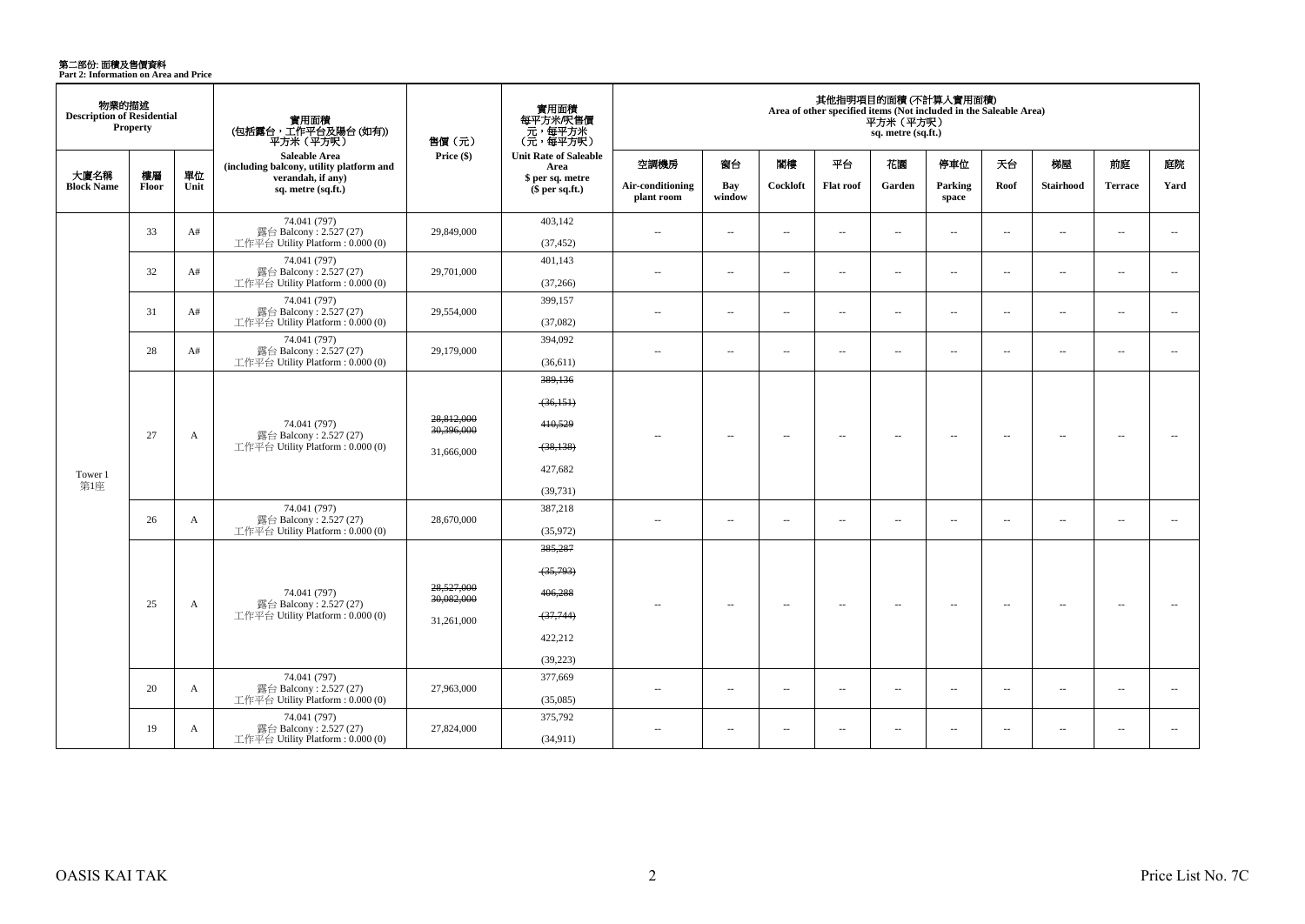| 物業的描述<br><b>Description of Residential</b> | Property    |              |                                                              | 售價(元)                    | 實用面積<br>每平方米/呎售價<br>元 , 每平方米<br>(元 , 每平方呎) |                                |                          |          |                          | 平方米 (平方呎)<br>sq. metre (sq.ft.) | 其他指明項目的面積(不計算入實用面積)<br>Area of other specified items (Not included in the Saleable Area) |                          |                          |                          |                          |
|--------------------------------------------|-------------|--------------|--------------------------------------------------------------|--------------------------|--------------------------------------------|--------------------------------|--------------------------|----------|--------------------------|---------------------------------|------------------------------------------------------------------------------------------|--------------------------|--------------------------|--------------------------|--------------------------|
|                                            |             |              | Saleable Area<br>(including balcony, utility platform and    | Price (\$)               | <b>Unit Rate of Saleable</b><br>Area       | 空調機房                           | 窗台                       | 関樓       | 平台                       | 花園                              | 停車位                                                                                      | 天台                       | 梯屋                       | 前庭                       | 庭院                       |
| 大廈名稱<br><b>Block Name</b>                  | 樓層<br>Floor | 單位<br>Unit   | verandah, if any)<br>sq. metre (sq.ft.)                      |                          | \$ per sq. metre<br>$$$ per sq.ft.)        | Air-conditioning<br>plant room | Bay<br>window            | Cockloft | <b>Flat roof</b>         | Garden                          | Parking<br>space                                                                         | Roof                     | <b>Stairhood</b>         | <b>Terrace</b>           | Yard                     |
|                                            |             |              |                                                              |                          | 374,765                                    |                                |                          |          |                          |                                 |                                                                                          |                          |                          |                          |                          |
|                                            |             |              |                                                              |                          | (34,816)                                   |                                |                          |          |                          |                                 |                                                                                          |                          |                          |                          |                          |
|                                            |             |              | 74.041 (797)                                                 | 27,748,000<br>29,220,000 | 394,646                                    |                                |                          |          |                          |                                 |                                                                                          |                          |                          |                          |                          |
|                                            | 18          | A            | 露台 Balcony: 2.527 (27)<br>工作平台 Utility Platform : $0.000(0)$ | 29,899,000               | (36, 662)                                  |                                | $\overline{\phantom{a}}$ | $\sim$   | $\overline{a}$           | $\overline{\phantom{a}}$        | $\overline{\phantom{a}}$                                                                 | $\overline{\phantom{a}}$ | $\sim$                   | 4                        | $\sim$                   |
|                                            |             |              |                                                              |                          | 403,817                                    |                                |                          |          |                          |                                 |                                                                                          |                          |                          |                          |                          |
|                                            |             |              |                                                              |                          | (37,514)                                   |                                |                          |          |                          |                                 |                                                                                          |                          |                          |                          |                          |
|                                            |             |              | 74.041 (797)                                                 |                          | 361,124                                    |                                |                          |          |                          |                                 |                                                                                          |                          |                          |                          |                          |
|                                            | 12          | $A^*$        | 露台 Balcony: 2.527 (27)<br>工作平台 Utility Platform : $0.000(0)$ | 26,738,000               | (33,548)                                   | $\sim$                         | $\ldots$                 | $\sim$   | $\ldots$                 | $\ldots$                        | $\sim$                                                                                   | $\overline{\phantom{a}}$ | $\overline{\phantom{a}}$ | $\overline{\phantom{a}}$ | $\overline{\phantom{a}}$ |
|                                            |             |              |                                                              |                          | 359,328                                    |                                |                          |          |                          |                                 |                                                                                          |                          |                          |                          |                          |
|                                            |             |              | 74.041 (797)                                                 | 26,605,000               | (33, 381)                                  |                                |                          |          |                          |                                 |                                                                                          |                          |                          |                          |                          |
|                                            | 11          | A            | 露台 Balcony: 2.527 (27)<br>工作平台 Utility Platform : $0.000(0)$ | 27,979,000               | 377,885                                    | $-$                            | $\sim$                   | $\sim$   | $\sim$                   | $\sim$                          | $\sim$                                                                                   | $\overline{\phantom{a}}$ | $\sim$                   | $\sim$                   | $\sim$                   |
|                                            |             |              |                                                              |                          | (35, 105)                                  |                                |                          |          |                          |                                 |                                                                                          |                          |                          |                          |                          |
|                                            |             |              | 74.041 (797)                                                 |                          | 357,545                                    |                                |                          |          |                          |                                 |                                                                                          |                          |                          |                          |                          |
|                                            | 10          | A            | 露台 Balcony: 2.527 (27)<br>工作平台 Utility Platform: 0.000 (0)   | 26,473,000               | (33,216)                                   | $\sim$ $-$                     | $\sim$                   | $\sim$   | $\sim$                   | $\overline{\phantom{a}}$        | $\sim$                                                                                   | $\overline{\phantom{a}}$ | $\overline{\phantom{a}}$ | $\sim$                   | $\sim$                   |
| Tower 1                                    |             |              |                                                              |                          | 342,891                                    |                                |                          |          |                          |                                 |                                                                                          |                          |                          |                          |                          |
| 第1座                                        |             |              | 74.041 (797)                                                 | 25,388,000               | (31, 854)                                  |                                |                          |          |                          |                                 |                                                                                          |                          |                          |                          |                          |
|                                            | 6           | A            | 露台 Balcony: 2.527 (27)<br>工作平台 Utility Platform: 0.000 (0)   | 26,631,000               | 359,679                                    | $\sim$ $-$                     | $\overline{\phantom{a}}$ | $\sim$   | $\sim$                   | $\overline{\phantom{a}}$        | $\sim$                                                                                   | $\overline{\phantom{a}}$ | $\overline{\phantom{a}}$ | $\bar{a}$                | $\sim$                   |
|                                            |             |              |                                                              |                          | (33, 414)                                  |                                |                          |          |                          |                                 |                                                                                          |                          |                          |                          |                          |
|                                            |             |              |                                                              |                          | 336,881                                    |                                |                          |          |                          |                                 |                                                                                          |                          |                          |                          |                          |
|                                            |             |              |                                                              |                          | (31,296)                                   |                                |                          |          |                          |                                 |                                                                                          |                          |                          |                          |                          |
|                                            |             |              | 74.041 (797)                                                 | 24,943,000<br>26,076,000 | 352,183                                    |                                |                          |          |                          |                                 |                                                                                          |                          |                          |                          |                          |
|                                            | 5           | $A^*$        | 露台 Balcony: 2.527 (27)<br>工作平台 Utility Platform: 0.000 (0)   | 26,515,000               | (32,718)                                   |                                | $\overline{\phantom{a}}$ | $\sim$   | $\overline{a}$           | $\overline{\phantom{a}}$        | $\sim$                                                                                   | $\overline{\phantom{a}}$ | $\overline{\phantom{a}}$ |                          |                          |
|                                            |             |              |                                                              |                          | 358,112                                    |                                |                          |          |                          |                                 |                                                                                          |                          |                          |                          |                          |
|                                            |             |              |                                                              |                          | (33,269)                                   |                                |                          |          |                          |                                 |                                                                                          |                          |                          |                          |                          |
|                                            |             |              | 64.871 (698)                                                 |                          | 362,011                                    |                                |                          |          |                          |                                 |                                                                                          |                          |                          |                          |                          |
|                                            | 32          | B            | 露台 Balcony: 2.476 (27)<br>工作平台 Utility Platform : $0.000(0)$ | 23,484,000               | (33, 645)                                  | $\sim$                         | $\overline{\phantom{a}}$ | $\sim$   | $\sim$                   | $\overline{\phantom{a}}$        | $\sim$                                                                                   | $\overline{\phantom{a}}$ | $\overline{\phantom{a}}$ | $\overline{\phantom{a}}$ | $\overline{\phantom{a}}$ |
|                                            |             |              |                                                              |                          | 360,223                                    |                                |                          |          |                          |                                 |                                                                                          |                          |                          |                          |                          |
|                                            |             |              | 64.871 (698)                                                 | 23,368,000               | (33, 479)                                  |                                |                          |          |                          |                                 |                                                                                          |                          |                          |                          |                          |
|                                            | 31          | $\, {\bf B}$ | 露台 Balcony: 2.476 (27)<br>工作平台 Utility Platform : $0.000(0)$ | 24,426,000               | 376,532                                    | $-$                            | $\sim$                   | $\sim$   | $\overline{\phantom{a}}$ | $\overline{\phantom{a}}$        | $\sim$                                                                                   | $\sim$                   | $\overline{\phantom{a}}$ | $\overline{\phantom{a}}$ | $\sim$                   |
|                                            |             |              |                                                              |                          | (34,994)                                   |                                |                          |          |                          |                                 |                                                                                          |                          |                          |                          |                          |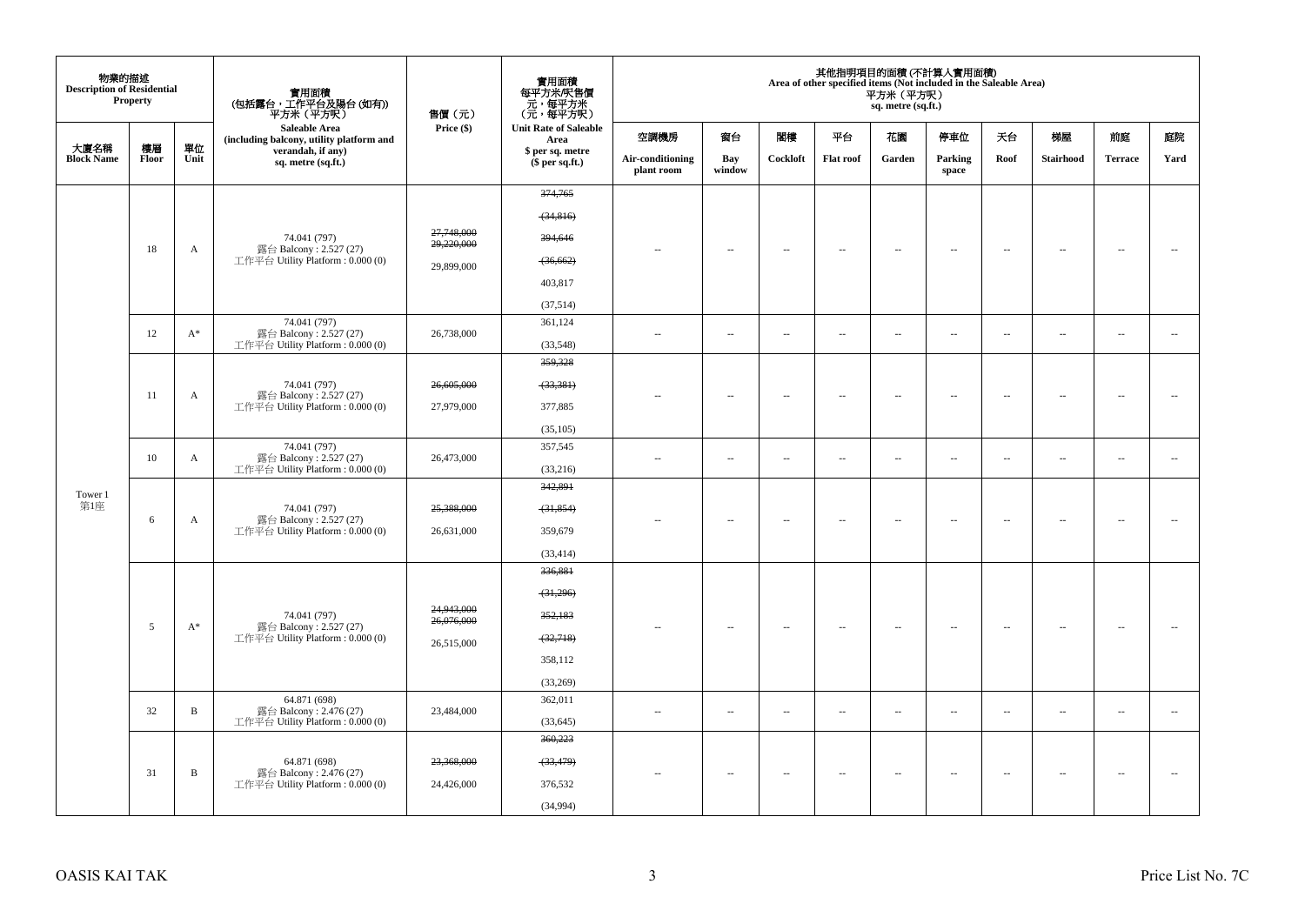| 物業的描述<br><b>Description of Residential</b> | Property    |                | 實用面積<br>(包括露台,工作平台及陽台(如有))<br>平方米(平方呎)                                       | 售價 (元)                                 | 實用面積<br>每平方米/呎售價<br>- 元, 每平方米<br>(元, 每平方呎)                          |                                |                          |                          |                          | 平方米 (平方呎)<br>sq. metre (sq.ft.) | 其他指明項目的面積(不計算入實用面積)<br>Area of other specified items (Not included in the Saleable Area) |                          |                          |                          |                          |
|--------------------------------------------|-------------|----------------|------------------------------------------------------------------------------|----------------------------------------|---------------------------------------------------------------------|--------------------------------|--------------------------|--------------------------|--------------------------|---------------------------------|------------------------------------------------------------------------------------------|--------------------------|--------------------------|--------------------------|--------------------------|
|                                            |             |                | Saleable Area<br>(including balcony, utility platform and                    | Price (\$)                             | <b>Unit Rate of Saleable</b><br>Area                                | 空調機房                           | 窗台                       | 閣樓                       | 平台                       | 花園                              | 停車位                                                                                      | 天台                       | 梯屋                       | 前庭                       | 庭院                       |
| 大廈名稱<br><b>Block Name</b>                  | 樓層<br>Floor | 單位<br>Unit     | verandah, if any)<br>sq. metre (sq.ft.)                                      |                                        | \$ per sq. metre<br>\$per sq.ft.)                                   | Air-conditioning<br>plant room | Bay<br>window            | Cockloft                 | <b>Flat roof</b>         | Garden                          | Parking<br>space                                                                         | Roof                     | <b>Stairhood</b>         | <b>Terrace</b>           | Yard                     |
|                                            | 28          | B              | 64.871 (698)<br>露台 Balcony: 2.476 (27)<br>工作平台 Utility Platform: 0.000 (0)   | 23,061,000                             | 355,490<br>(33,039)                                                 | $\sim$                         | $\overline{\phantom{a}}$ | $\overline{\phantom{a}}$ | $\sim$                   | $\overline{\phantom{a}}$        | $\sim$                                                                                   | $\overline{\phantom{a}}$ | $\overline{\phantom{a}}$ | $\sim$                   | $\sim$                   |
|                                            | 27          | $\, {\bf B}$   | 64.871 (698)<br>露台 Balcony: 2.476 (27)<br>工作平台 Utility Platform : 0.000 (0)  | 22,667,000                             | 349,417<br>(32, 474)                                                | $\sim$                         | $\overline{\phantom{a}}$ | $\overline{\phantom{a}}$ | $\sim$                   | $\overline{\phantom{a}}$        | $\sim$                                                                                   | $\overline{\phantom{a}}$ | $\overline{\phantom{a}}$ | $\sim$                   | $\sim$                   |
|                                            | 26          | $\mathbf{B}^*$ | 64.871 (698)<br>露台 Balcony: 2.476 (27)<br>工作平台 Utility Platform: 0.000 (0)   | 22,554,000                             | 347,675<br>(32, 312)                                                | $\sim$ $\sim$                  | $\overline{\phantom{a}}$ | $\overline{\phantom{a}}$ | $\sim$                   | $\sim$                          | $\sim$                                                                                   | $\overline{\phantom{a}}$ | $\sim$                   | $\overline{\phantom{a}}$ | $\overline{\phantom{a}}$ |
|                                            |             |                | 64.871 (698)                                                                 | 22,441,000                             | 345,933<br>(32, 150)<br>361,857                                     |                                |                          |                          |                          |                                 |                                                                                          |                          |                          |                          |                          |
|                                            | 25          | B              | 露台 Balcony: 2.476 (27)<br>工作平台 Utility Platform: 0.000 (0)                   | 23,474,000<br>23,709,000               | (33, 630)<br>365,479<br>(33,967)                                    |                                | $\overline{\phantom{a}}$ | $\overline{\phantom{a}}$ | $\sim$                   | $\overline{\phantom{a}}$        | $\sim$                                                                                   | $\sim$                   | $\sim$                   | $\overline{\phantom{a}}$ | $\sim$                   |
|                                            | 20          | $\, {\bf B}$   | 64.871 (698)<br>露台 Balcony: 2.476 (27)<br>工作平台 Utility Platform : 0.000 (0)  | 21,998,000                             | 339,104<br>(31,516)                                                 | $\overline{\phantom{a}}$       | $\overline{\phantom{a}}$ | $\sim$                   | $\overline{\phantom{a}}$ | $\overline{\phantom{a}}$        | $\sim$                                                                                   | $\overline{\phantom{a}}$ | $\overline{\phantom{a}}$ | $\overline{\phantom{a}}$ | $\overline{\phantom{a}}$ |
| Tower 1<br>第1座                             | 19          | $\, {\bf B}$   | 64.871 (698)<br>露台 Balcony: 2.476 (27)<br>工作平台 Utility Platform: 0.000 (0)   | 21,889,000                             | 337,424<br>(31, 360)                                                | $\sim$                         | $\overline{\phantom{a}}$ | $\sim$                   | $\sim$                   | $\sim$                          | $\sim$                                                                                   | $\overline{\phantom{a}}$ | ÷.                       | $\sim$                   | $\sim$                   |
|                                            | 18          | B              | 64.871 (698)<br>露台 Balcony: 2.476 (27)<br>工作平台 Utility Platform: 0.000 (0)   | 21,819,000<br>22,821,000<br>23,280,000 | 336,344<br>(31,259)<br>351,790<br>(32, 695)<br>358,866<br>(33, 352) | $\overline{\phantom{a}}$       | $\overline{\phantom{a}}$ | $\overline{\phantom{a}}$ | $\sim$                   | $\overline{\phantom{a}}$        | $\sim$                                                                                   | $\sim$                   | $\overline{\phantom{a}}$ | $\overline{\phantom{a}}$ | $\sim$                   |
|                                            | 12          | B              | 64.871 (698)<br>露台 Balcony: 2.476 (27)<br>工作平台 Utility Platform: 0.000 (0)   | 21,244,000                             | 327,481<br>(30, 436)                                                | 44                             | $\overline{\phantom{a}}$ | $\overline{\phantom{a}}$ | $\sim$                   | $\overline{\phantom{a}}$        | $\sim$                                                                                   | $\overline{\phantom{a}}$ | $\overline{\phantom{a}}$ | $\overline{\phantom{a}}$ | $\overline{\phantom{a}}$ |
|                                            | 11          | $\, {\bf B}$   | 64.871 (698)<br>露台 Balcony: 2.476 (27)<br>工作平台 Utility Platform: 0.000 (0)   | 21,139,000                             | 325,862<br>(30, 285)                                                | $\sim$                         | $\overline{\phantom{a}}$ | $\sim$                   | $\sim$                   | $\overline{\phantom{a}}$        | $\sim$                                                                                   | $\sim$                   | $\overline{\phantom{a}}$ | $\overline{\phantom{a}}$ | $\sim$                   |
|                                            | 10          | B              | 64.871 (698)<br>露台 Balcony: 2.476 (27)<br>工作平台 Utility Platform : $0.000(0)$ | 21,032,000<br>21,941,000               | 324,213<br>(30, 132)<br>338,225<br>(31, 434)                        |                                | $\overline{\phantom{a}}$ | $\overline{\phantom{a}}$ | $\sim$                   | $\sim$                          | $\sim$                                                                                   | $\overline{\phantom{a}}$ | $\sim$                   | $\sim$                   | $\sim$                   |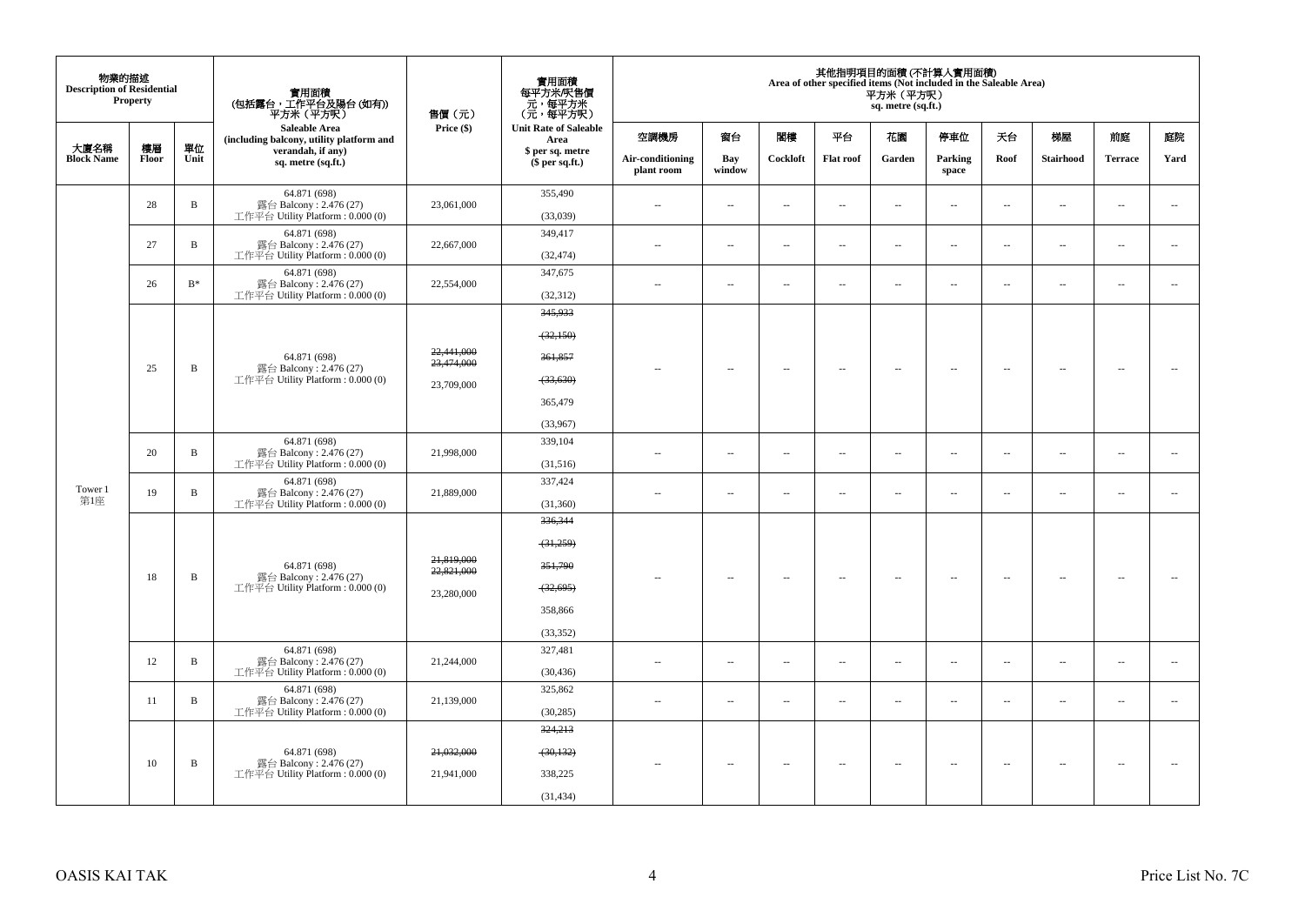| 物業的描述<br><b>Description of Residential</b> | <b>Property</b> |               | 實用面積<br>(包括露台,工作平台及陽台 (如有))<br>平方米(平方呎)                                      | 售價(元)                                | 實用面積<br>每平方米/呎售價<br>元,每平方米<br>(元,每平方呎)                              |                                |                          |                          |                          | 平方米 (平方呎)<br>sq. metre (sq.ft.) | 其他指明項目的面積 (不計算入實用面積)<br>Area of other specified items (Not included in the Saleable Area) |                          |                          |                          |                          |
|--------------------------------------------|-----------------|---------------|------------------------------------------------------------------------------|--------------------------------------|---------------------------------------------------------------------|--------------------------------|--------------------------|--------------------------|--------------------------|---------------------------------|-------------------------------------------------------------------------------------------|--------------------------|--------------------------|--------------------------|--------------------------|
|                                            |                 |               | Saleable Area<br>(including balcony, utility platform and                    | Price (\$)                           | <b>Unit Rate of Saleable</b><br>Area                                | 空調機房                           | 窗台                       | 閣樓                       | 平台                       | 花園                              | 停車位                                                                                       | 天台                       | 梯屋                       | 前庭                       | 庭院                       |
| 大廈名稱<br><b>Block Name</b>                  | 樓層<br>Floor     | 單位<br>Unit    | verandah, if any)<br>sq. metre (sq.ft.)                                      |                                      | \$ per sq. metre<br>$$$ per sq.ft.)                                 | Air-conditioning<br>plant room | Bay<br>window            | Cockloft                 | <b>Flat roof</b>         | Garden                          | Parking<br>space                                                                          | Roof                     | <b>Stairhood</b>         | <b>Terrace</b>           | Yard                     |
|                                            | 6               | $\mathbf{B}$  | 64.871 (698)<br>露台 Balcony: 2.476 (27)<br>工作平台 Utility Platform: 0.000 (0)   | 20,515,000                           | 316,243<br>(29, 391)                                                | $\sim$ $\sim$                  | $\overline{\phantom{a}}$ | $\sim$                   | $\overline{\phantom{a}}$ | $\overline{\phantom{a}}$        | $\overline{\phantom{a}}$                                                                  | $\overline{\phantom{a}}$ | $\overline{\phantom{a}}$ | $\sim$                   | $\overline{\phantom{a}}$ |
|                                            | 5               | $B^*$         | 64.871 (698)<br>露台 Balcony: 2.476 (27)<br>工作平台 Utility Platform: 0.000 (0)   | 20,074,000                           | 309,445<br>(28, 759)                                                | $\sim$                         | $\sim$                   | $\sim$                   | $\sim$                   | $\sim$                          | $\sim$                                                                                    | $\overline{\phantom{a}}$ | $\overline{\phantom{a}}$ | $\sim$                   | $\overline{\phantom{a}}$ |
|                                            | 33              | $\mathcal{C}$ | 27.358 (294)<br>露台 Balcony: 2.000 (22)<br>工作平台 Utility Platform: 0.000 (0)   | 9,485,000                            | 346,699<br>(32, 262)                                                | $-$                            | $\overline{\phantom{a}}$ | ÷.                       | $\overline{\phantom{a}}$ | μ.                              | $\overline{\phantom{a}}$                                                                  | $\overline{\phantom{a}}$ | $\overline{\phantom{a}}$ | $\sim$                   | $\overline{\phantom{a}}$ |
|                                            | 32              | $\mathsf{C}$  | 27.358 (294)<br>露台 Balcony: 2.000 (22)<br>工作平台 Utility Platform : $0.000(0)$ | 9,455,000<br>9,775,000<br>10,089,000 | 345,603<br>(32,160)<br>357,300<br>(33, 248)<br>368,777<br>(34,316)  | $\overline{\phantom{a}}$       | $\overline{\phantom{a}}$ | $\overline{\phantom{a}}$ | $\overline{\phantom{a}}$ | $\overline{\phantom{a}}$        | $\sim$                                                                                    | $\overline{\phantom{a}}$ | $\hspace{0.05cm} -$      | $\overline{\phantom{a}}$ | $\overline{\phantom{a}}$ |
|                                            | 31              | $\mathbf C$   | 27.358 (294)<br>露台 Balcony: 2.000 (22)<br>工作平台 Utility Platform: 0.000 (0)   | 9,425,000                            | 344,506<br>(32,058)                                                 | $\overline{a}$                 | $\sim$                   | ÷.                       | $\sim$                   | $\overline{a}$                  | $\sim$                                                                                    | $\overline{\phantom{a}}$ | $\overline{\phantom{a}}$ | $\sim$                   | $\sim$                   |
| Tower 1<br>第1座                             | 28              | $\mathcal{C}$ | 27.358 (294)<br>露台 Balcony: 2.000 (22)<br>工作平台 Utility Platform: 0.000 (0)   | 9,409,000<br>9,724,000<br>10,139,000 | 343,921<br>(32,003)<br>355,435<br>$-33,075$<br>370,605<br>(34, 486) |                                | $\overline{\phantom{a}}$ | $\sim$                   | $\sim$                   | $\overline{\phantom{a}}$        | $\sim$                                                                                    | $\sim$                   | $\overline{\phantom{a}}$ | $\sim$                   | $\sim$                   |
|                                            | 27              | $\mathsf{C}$  | 27.358 (294)<br>露台 Balcony: 2.000 (22)<br>工作平台 Utility Platform: 0.000 (0)   | 9,334,000                            | 341,180<br>(31,748)                                                 | $\sim$ $-$                     | $\sim$                   | $\sim$                   | $\sim$                   | $\sim$                          | $\sim$                                                                                    | $\overline{\phantom{a}}$ | $\overline{\phantom{a}}$ | $\sim$                   | $\sim$                   |
|                                            | 26              | $\mathsf{C}$  | 27.358 (294)<br>露台 Balcony: 2.000 (22)<br>工作平台 Utility Platform: 0.000 (0)   | 9,305,000                            | 340,120<br>(31,650)                                                 | $\sim$                         | $\overline{\phantom{a}}$ | $\sim$                   | $\sim$                   | $\overline{\phantom{a}}$        | $\overline{\phantom{a}}$                                                                  | $\overline{\phantom{a}}$ | $\overline{\phantom{a}}$ | $\sim$                   | $\overline{\phantom{a}}$ |
|                                            | 20              | $\mathsf{C}$  | 27.358 (294)<br>露台 Balcony: 2.000 (22)<br>工作平台 Utility Platform: 0.000 (0)   | 9,246,000                            | 337,963<br>(31, 449)                                                | $\sim$                         | $\sim$                   | $\sim$                   | $\sim$                   | $\sim$                          | $\sim$                                                                                    | $\overline{\phantom{a}}$ | $\sim$                   | $\sim$                   | $\overline{\phantom{a}}$ |
|                                            | 19              | $\mathsf{C}$  | 27.358 (294)<br>露台 Balcony: 2.000 (22)<br>工作平台 Utility Platform: 0.000 (0)   | 9,235,000                            | 337,561<br>(31, 412)                                                | $\sim$                         | $\overline{\phantom{a}}$ | $\sim$                   | $\overline{\phantom{a}}$ | $\overline{a}$                  | $\overline{\phantom{a}}$                                                                  | $\overline{\phantom{a}}$ | $\sim$                   | $\overline{\phantom{a}}$ | $\sim$                   |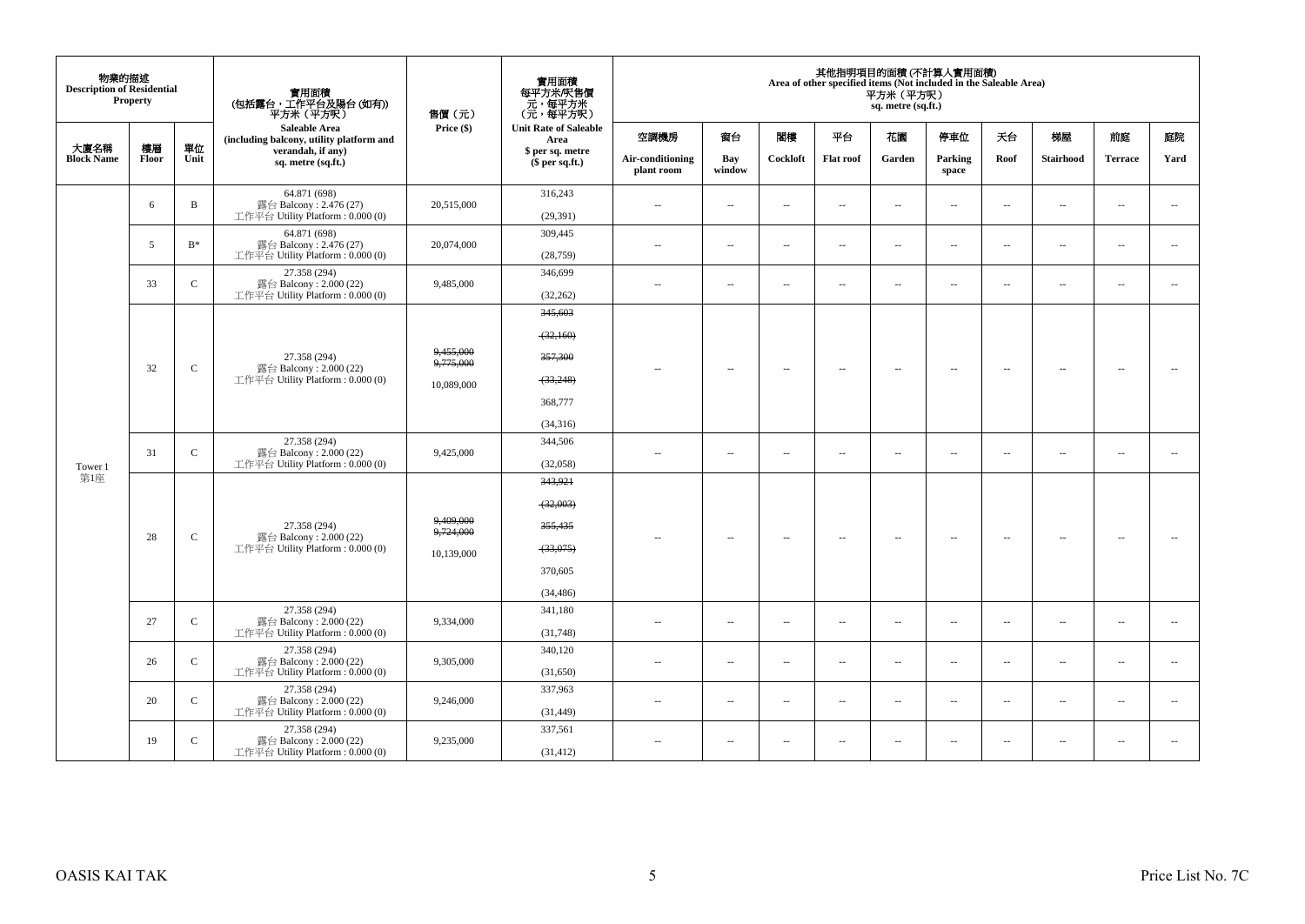| 物業的描述<br><b>Description of Residential</b> | Property    |              | 實用面積<br>(包括露台,工作平台及陽台 (如有))<br>平方米(平方呎)                     | 售價(元)                  | 實用面積<br>每平方米/呎售價<br>- 元,每平方米<br>(元,每平方呎) |                                |                          |                          |                          | 平方米 (平方呎)<br>sq. metre (sq.ft.) | 其他指明項目的面積(不計算入實用面積)<br>Area of other specified items (Not included in the Saleable Area) |                          |                          |                          |                          |
|--------------------------------------------|-------------|--------------|-------------------------------------------------------------|------------------------|------------------------------------------|--------------------------------|--------------------------|--------------------------|--------------------------|---------------------------------|------------------------------------------------------------------------------------------|--------------------------|--------------------------|--------------------------|--------------------------|
|                                            |             | 單位           | Saleable Area<br>(including balcony, utility platform and   | Price (\$)             | <b>Unit Rate of Saleable</b><br>Area     | 空調機房                           | 窗台                       | 閣樓                       | 平台                       | 花園                              | 停車位                                                                                      | 天台                       | 梯屋                       | 前庭                       | 庭院                       |
| 大廈名稱<br><b>Block Name</b>                  | 樓層<br>Floor | Unit         | verandah, if any)<br>sq. metre (sq.ft.)                     |                        | \$ per sq. metre<br>$$$ per sq.ft.)      | Air-conditioning<br>plant room | Bay<br>window            | Cockloft                 | <b>Flat roof</b>         | Garden                          | Parking<br>space                                                                         | Roof                     | Stairhood                | <b>Terrace</b>           | Yard                     |
|                                            |             |              |                                                             |                        | 337,452                                  |                                |                          |                          |                          |                                 |                                                                                          |                          |                          |                          |                          |
|                                            |             | $\mathbf C$  | 27.358 (294)                                                | 9,232,000              | (31, 401)                                |                                |                          |                          |                          |                                 |                                                                                          |                          |                          |                          |                          |
|                                            | 18          |              | 露台 Balcony: 2.000 (22)<br>工作平台 Utility Platform: 0.000 (0)  | 9,534,000              | 348,490                                  |                                | $\overline{a}$           | $\overline{\phantom{a}}$ | $\sim$                   | $\sim$                          | $\sim$                                                                                   | $\sim$                   | $\sim$                   | $\sim$                   | $\sim$                   |
|                                            |             |              |                                                             |                        | (32, 429)                                |                                |                          |                          |                          |                                 |                                                                                          |                          |                          |                          |                          |
|                                            |             | $\mathsf C$  | 27.358 (294)                                                | 9,132,000              | 333,796                                  |                                |                          |                          | $\sim$                   |                                 |                                                                                          |                          |                          |                          | $\sim$                   |
|                                            | 12          |              | 露台 Balcony: 2.000 (22)<br>工作平台 Utility Platform: 0.000 (0)  |                        | (31,061)                                 | $\sim$                         | $\overline{\phantom{a}}$ | $\overline{\phantom{a}}$ |                          | $\overline{\phantom{a}}$        | $\overline{\phantom{a}}$                                                                 | $\overline{\phantom{a}}$ | $\overline{\phantom{a}}$ | $\overline{\phantom{a}}$ |                          |
|                                            | 11          | $\mathbf C$  | 27.358 (294)<br>露台 Balcony: 2.000 (22)                      | 9,130,000              | 333,723                                  | $\ddot{\phantom{a}}$           | $\overline{\phantom{a}}$ | $\sim$                   | μ.                       | $\overline{\phantom{a}}$        | $\sim$                                                                                   | $\overline{\phantom{a}}$ | $\overline{\phantom{a}}$ | $\sim$                   |                          |
|                                            |             |              | 工作平台 Utility Platform: 0.000 (0)                            |                        | (31,054)                                 |                                |                          |                          |                          |                                 |                                                                                          |                          |                          |                          |                          |
|                                            |             |              |                                                             |                        | 333,248                                  |                                |                          |                          |                          |                                 |                                                                                          |                          |                          |                          |                          |
|                                            |             |              |                                                             |                        | $-31,010$                                |                                |                          |                          |                          |                                 |                                                                                          |                          |                          |                          |                          |
|                                            |             |              | 27.358 (294)                                                | 9,117,000<br>9,392,000 | 343,300                                  |                                |                          |                          |                          |                                 |                                                                                          |                          |                          |                          |                          |
|                                            | 10          | $\mathsf{C}$ | 露台 Balcony: 2.000 (22)<br>工作平台 Utility Platform : 0.000 (0) | 9,745,000              | (31, 946)                                |                                | $\sim$                   | $\sim$                   | $\sim$                   | $\sim$                          | $\sim$                                                                                   | $\sim$                   | $\sim$                   | $\overline{\phantom{a}}$ |                          |
|                                            |             |              |                                                             |                        | 356,203                                  |                                |                          |                          |                          |                                 |                                                                                          |                          |                          |                          |                          |
|                                            |             |              |                                                             |                        | (33, 146)                                |                                |                          |                          |                          |                                 |                                                                                          |                          |                          |                          |                          |
| Tower 1                                    |             |              |                                                             |                        | 328,679                                  |                                |                          |                          |                          |                                 |                                                                                          |                          |                          |                          |                          |
| 第1座                                        |             |              | 27.358 (294)                                                | 8,992,000              | (30, 585)                                |                                |                          |                          |                          |                                 |                                                                                          |                          |                          |                          |                          |
|                                            | 6           | $\mathbf C$  | 露台 Balcony: 2.000 (22)<br>工作平台 Utility Platform: 0.000 (0)  | 9,232,000              | 337,452                                  |                                | $\sim$                   | <b>A</b>                 | $\sim$                   | $\sim$                          | $\overline{\phantom{a}}$                                                                 | $\overline{\phantom{a}}$ | $\sim$                   | $\overline{a}$           |                          |
|                                            |             |              |                                                             |                        | (31, 401)                                |                                |                          |                          |                          |                                 |                                                                                          |                          |                          |                          |                          |
|                                            |             |              | 27.358 (294)                                                |                        | 324,768                                  |                                |                          |                          |                          |                                 |                                                                                          |                          |                          |                          |                          |
|                                            | 5           | $\mathbf C$  | 露台 Balcony: 2.000 (22)<br>工作平台 Utility Platform: 0.000 (0)  | 8,885,000              | (30, 221)                                | $\sim$                         | $\overline{\phantom{a}}$ | $\sim$                   | $\sim$                   | $\overline{\phantom{a}}$        | $\sim$                                                                                   | $\overline{\phantom{a}}$ | $\overline{\phantom{a}}$ | $\sim$                   | $\sim$                   |
|                                            |             |              | 45.137 (486)                                                |                        | 338,126                                  |                                |                          |                          |                          |                                 |                                                                                          |                          |                          |                          |                          |
|                                            | 33          | D            | 露台 Balcony: 2.000 (22)<br>工作平台 Utility Platform: 0.000 (0)  | 15,262,000             | (31, 403)                                |                                | $\overline{\phantom{a}}$ | 4                        | $\overline{a}$           | $\overline{\phantom{a}}$        | $\sim$                                                                                   | $\overline{\phantom{a}}$ | $\overline{\phantom{a}}$ | $\overline{a}$           | $\overline{\phantom{a}}$ |
|                                            |             |              |                                                             |                        | 336,775                                  |                                |                          |                          |                          |                                 |                                                                                          |                          |                          |                          |                          |
|                                            |             |              |                                                             |                        | (31,278)                                 |                                |                          |                          |                          |                                 |                                                                                          |                          |                          |                          |                          |
|                                            |             |              | 45.137 (486)                                                | 15,201,000             | 352,549                                  |                                |                          |                          |                          |                                 |                                                                                          |                          |                          |                          |                          |
|                                            | 32          | ${\bf D}$    | 露台 Balcony: 2.000 (22)<br>工作平台 Utility Platform : 0.000 (0) | 15,913,000             | (32,743)                                 |                                | $\overline{\phantom{a}}$ | $\sim$                   | $\overline{\phantom{a}}$ | $\overline{\phantom{a}}$        | $\overline{\phantom{a}}$                                                                 | $\overline{\phantom{a}}$ | $\overline{\phantom{a}}$ | $\sim$                   |                          |
|                                            |             |              |                                                             | 16,443,000             | 364,291                                  |                                |                          |                          |                          |                                 |                                                                                          |                          |                          |                          |                          |
|                                            |             |              |                                                             |                        |                                          |                                |                          |                          |                          |                                 |                                                                                          |                          |                          |                          |                          |
|                                            |             |              | 45.137 (486)                                                |                        | (33,833)<br>335,445                      |                                |                          |                          |                          |                                 |                                                                                          |                          |                          |                          |                          |
|                                            | 31          | D            | 露台 Balcony: 2.000 (22)<br>工作平台 Utility Platform: 0.000 (0)  | 15,141,000             | (31, 154)                                | $\sim$                         | $\overline{\phantom{a}}$ | $\sim$                   | μ.                       | $\overline{a}$                  | $\sim$                                                                                   | $\sim$                   | $\overline{\phantom{a}}$ | $\sim$                   |                          |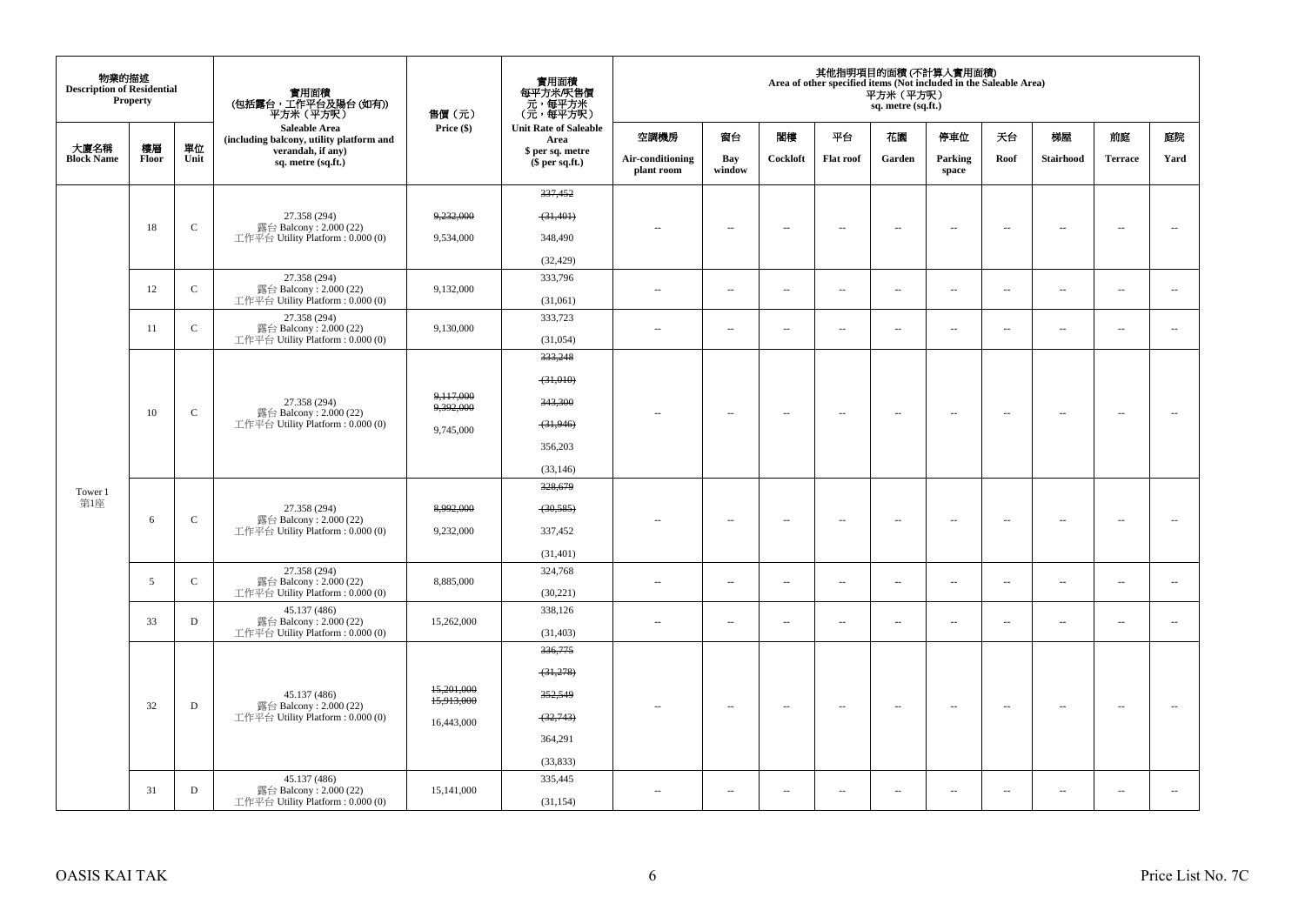| 物業的描述<br><b>Description of Residential</b> | <b>Property</b> |            | 實用面積<br>(包括露台,工作平台及陽台 (如有))<br>平方米(平方呎)                          | 售價(元)                    | 實用面積<br>每平方米/呎售價<br>、元, 每平方米<br>(元, 每平方呎) |                                |                          |                          |                          | 平方米 (平方呎)<br>sq. metre (sq.ft.) | 其他指明項目的面積 (不計算入實用面積)<br>Area of other specified items (Not included in the Saleable Area) |                          |                          |                          |                          |
|--------------------------------------------|-----------------|------------|------------------------------------------------------------------|--------------------------|-------------------------------------------|--------------------------------|--------------------------|--------------------------|--------------------------|---------------------------------|-------------------------------------------------------------------------------------------|--------------------------|--------------------------|--------------------------|--------------------------|
|                                            |                 |            | <b>Saleable Area</b><br>(including balcony, utility platform and | Price (\$)               | <b>Unit Rate of Saleable</b><br>Area      | 空調機房                           | 窗台                       | 関樓                       | 平台                       | 花園                              | 停車位                                                                                       | 天台                       | 梯屋                       | 前庭                       | 庭院                       |
| 大廈名稱<br><b>Block Name</b>                  | 樓層<br>Floor     | 單位<br>Unit | verandah, if any)<br>sq. metre (sq.ft.)                          |                          | \$ per sq. metre<br>\$per sq.ft.)         | Air-conditioning<br>plant room | Bay<br>window            | Cockloft                 | <b>Flat roof</b>         | Garden                          | Parking<br>space                                                                          | Roof                     | <b>Stairhood</b>         | <b>Terrace</b>           | Yard                     |
|                                            |                 |            |                                                                  |                          | 332,477                                   |                                |                          |                          |                          |                                 |                                                                                           |                          |                          |                          |                          |
|                                            |                 |            |                                                                  |                          | (30, 879)                                 |                                |                          |                          |                          |                                 |                                                                                           |                          |                          |                          |                          |
|                                            |                 |            | 45.137 (486)                                                     | 15,007,000<br>15,707,000 | 347,985                                   |                                |                          |                          |                          |                                 |                                                                                           |                          |                          |                          |                          |
|                                            | 28              | D          | 露台 Balcony: 2.000 (22)<br>工作平台 Utility Platform : $0.000(0)$     | 16,068,000               | (32,319)                                  | $\sim$ $-$                     | $\overline{\phantom{a}}$ | $\sim$                   | $\overline{\phantom{a}}$ | $\overline{\phantom{a}}$        | $\sim$                                                                                    | $\overline{\phantom{a}}$ | $\sim$                   | $\overline{\phantom{a}}$ | $\sim$                   |
|                                            |                 |            |                                                                  |                          | 355,983                                   |                                |                          |                          |                          |                                 |                                                                                           |                          |                          |                          |                          |
|                                            |                 |            |                                                                  |                          | (33,062)                                  |                                |                          |                          |                          |                                 |                                                                                           |                          |                          |                          |                          |
|                                            |                 |            | 45.137 (486)                                                     |                          | 329,109                                   |                                |                          |                          |                          |                                 |                                                                                           |                          |                          |                          |                          |
|                                            | 27              | $D^*$      | 露台 Balcony: 2.000 (22)<br>工作平台 Utility Platform : $0.000(0)$     | 14,855,000               | (30, 566)                                 | $\sim$                         | ÷.                       | $\overline{\phantom{a}}$ | $\ldots$                 | $\ldots$                        | $\sim$                                                                                    | $\overline{\phantom{a}}$ | $\overline{\phantom{a}}$ | $\ldots$                 | $\overline{\phantom{a}}$ |
|                                            | 26              | $D^*$      | 45.137 (486)<br>露台 Balcony: 2.000 (22)                           | 14,795,000               | 327,780                                   | $\sim$                         |                          | $\sim$                   | $\sim$                   | $\sim$                          |                                                                                           |                          |                          |                          |                          |
|                                            |                 |            | 工作平台 Utility Platform : $0.000(0)$                               |                          | (30, 442)                                 |                                | $\overline{\phantom{a}}$ |                          |                          |                                 | $\sim$                                                                                    | $\overline{\phantom{a}}$ | $\overline{\phantom{a}}$ | $\overline{\phantom{a}}$ | $\sim$                   |
|                                            | 20              | D          | 45.137 (486)<br>露台 Balcony: 2.000 (22)                           | 14,600,000               | 323,460                                   | $\sim$ $\sim$                  | $\overline{\phantom{a}}$ | $\sim$                   | $\sim$                   | $\sim$                          | $\sim$                                                                                    | $\overline{\phantom{a}}$ | $\overline{\phantom{a}}$ | $\sim$                   | $\sim$                   |
|                                            |                 |            | 工作平台 Utility Platform: 0.000 (0)                                 |                          | (30,041)                                  |                                |                          |                          |                          |                                 |                                                                                           |                          |                          |                          |                          |
|                                            | 19              | D          | 45.137 (486)<br>露台 Balcony: 2.000 (22)                           | 14,565,000               | 322,684                                   | $\sim$ $\sim$                  | $\sim$ $\sim$            | $\sim$                   | $\sim$                   | $\sim$                          | $\sim$                                                                                    | $\overline{\phantom{a}}$ | $\sim$                   | $\sim$                   | $\overline{\phantom{a}}$ |
| Tower 1                                    |                 |            | 工作平台 Utility Platform : $0.000(0)$                               |                          | (29,969)                                  |                                |                          |                          |                          |                                 |                                                                                           |                          |                          |                          |                          |
| 第1座                                        |                 |            |                                                                  |                          | 321,997                                   |                                |                          |                          |                          |                                 |                                                                                           |                          |                          |                          |                          |
|                                            |                 |            |                                                                  | 14,534,000               | (29,905)                                  |                                |                          |                          |                          |                                 |                                                                                           |                          |                          |                          |                          |
|                                            | 18              | D          | 45.137 (486)<br>露台 Balcony: 2.000 (22)                           | 15,208,000               | 336,930                                   | $\sim$                         | $\overline{\phantom{a}}$ | $\sim$                   | $\overline{\phantom{a}}$ | $\overline{\phantom{a}}$        | $\overline{\phantom{a}}$                                                                  | $\overline{\phantom{a}}$ | $\overline{\phantom{a}}$ | $\sim$                   | $\sim$                   |
|                                            |                 |            | 工作平台 Utility Platform: 0.000 (0)                                 | 15,605,000               | (31,292)                                  |                                |                          |                          |                          |                                 |                                                                                           |                          |                          |                          |                          |
|                                            |                 |            |                                                                  |                          | 345,725                                   |                                |                          |                          |                          |                                 |                                                                                           |                          |                          |                          |                          |
|                                            |                 |            |                                                                  |                          | (32, 109)                                 |                                |                          |                          |                          |                                 |                                                                                           |                          |                          |                          |                          |
|                                            | 12              | $D^*$      | 45.137 (486)<br>露台 Balcony: 2.000 (22)                           | 14,365,000               | 318,253                                   | $\sim$ $\sim$                  | $\sim$                   | $\sim$                   | $\overline{\phantom{a}}$ | $\sim$                          | $\sim$                                                                                    | $\overline{\phantom{a}}$ | $\sim$                   | $\overline{\phantom{a}}$ | $\overline{\phantom{a}}$ |
|                                            |                 |            | 工作平台 Utility Platform : $0.000(0)$                               |                          | (29, 558)                                 |                                |                          |                          |                          |                                 |                                                                                           |                          |                          |                          |                          |
|                                            | 11              | D          | 45.137 (486)<br>露台 Balcony: 2.000 (22)                           | 14,334,000               | 317,567                                   | $\sim$                         | $\overline{\phantom{a}}$ | $\sim$                   | $\overline{\phantom{a}}$ | $\overline{\phantom{a}}$        | $\overline{\phantom{a}}$                                                                  | $\overline{\phantom{a}}$ | $\overline{\phantom{a}}$ | $\overline{\phantom{a}}$ | $\overline{\phantom{a}}$ |
|                                            |                 |            | 工作平台 Utility Platform : $0.000(0)$                               |                          | (29, 494)<br>316,835                      |                                |                          |                          |                          |                                 |                                                                                           |                          |                          |                          |                          |
|                                            |                 |            |                                                                  |                          |                                           |                                |                          |                          |                          |                                 |                                                                                           |                          |                          |                          |                          |
|                                            | 10              | D          | 45.137 (486)<br>露台 Balcony: 2.000 (22)                           | 14,301,000               | (29, 426)                                 | $\sim$ $\sim$                  | $\overline{\phantom{a}}$ | $\sim$                   | $\overline{\phantom{a}}$ | $\overline{\phantom{a}}$        | $\sim$                                                                                    | $\overline{\phantom{a}}$ | $\overline{\phantom{a}}$ | $\overline{\phantom{a}}$ | $\sim$                   |
|                                            |                 |            | 工作平台 Utility Platform: 0.000 (0)                                 | 14,956,000               | 331,347                                   |                                |                          |                          |                          |                                 |                                                                                           |                          |                          |                          |                          |
|                                            |                 |            |                                                                  |                          | (30, 774)                                 |                                |                          |                          |                          |                                 |                                                                                           |                          |                          |                          |                          |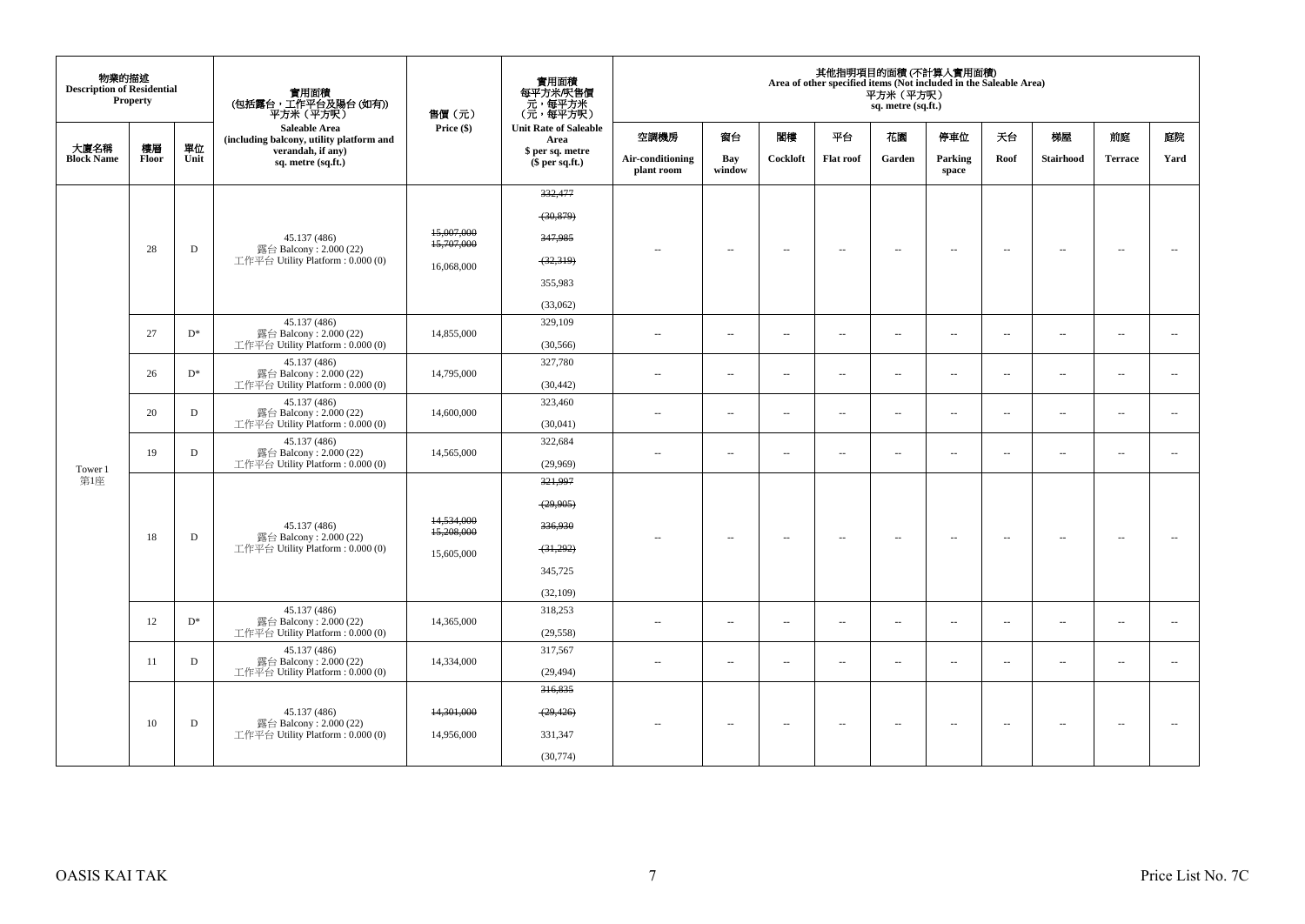| 物業的描述<br><b>Description of Residential</b> | <b>Property</b> |             | 實用面積<br>(包括露台,工作平台及陽台(如有))<br>平方米 (平方呎)                          | 售價(元)                    | 實用面積<br>每平方米/呎售價<br>元,每平方米<br>(元,每平方呎) |                                |                          |                          |                          | 平方米 (平方呎)<br>sq. metre (sq.ft.) | 其他指明項目的面積 (不計算入實用面積)<br>Area of other specified items (Not included in the Saleable Area) |                          |                          |                          |                          |
|--------------------------------------------|-----------------|-------------|------------------------------------------------------------------|--------------------------|----------------------------------------|--------------------------------|--------------------------|--------------------------|--------------------------|---------------------------------|-------------------------------------------------------------------------------------------|--------------------------|--------------------------|--------------------------|--------------------------|
|                                            |                 |             | <b>Saleable Area</b><br>(including balcony, utility platform and | Price (\$)               | <b>Unit Rate of Saleable</b><br>Area   | 空調機房                           | 窗台                       | 閣樓                       | 平台                       | 花園                              | 停車位                                                                                       | 天台                       | 梯屋                       | 前庭                       | 庭院                       |
| 大廈名稱<br><b>Block Name</b>                  | 樓層<br>Floor     | 單位<br>Unit  | verandah, if any)<br>sq. metre (sq.ft.)                          |                          | \$ per sq. metre<br>$$$ per sq.ft.)    | Air-conditioning<br>plant room | <b>Bay</b><br>window     | Cockloft                 | <b>Flat roof</b>         | Garden                          | Parking<br>space                                                                          | Roof                     | <b>Stairhood</b>         | <b>Terrace</b>           | Yard                     |
|                                            |                 |             |                                                                  |                          | 312,161                                |                                |                          |                          |                          |                                 |                                                                                           |                          |                          |                          |                          |
|                                            |                 |             | 45.137 (486)                                                     | 14,090,000               | (28,992)                               |                                |                          |                          |                          |                                 |                                                                                           |                          |                          |                          |                          |
|                                            | 6               | D           | 露台 Balcony: 2.000 (22)<br>工作平台 Utility Platform: 0.000 (0)       | 14,689,000               | 325,431                                | $\overline{\phantom{a}}$       | $\overline{\phantom{a}}$ | $\sim$                   | $\overline{\phantom{a}}$ | $\overline{\phantom{a}}$        | $\sim$                                                                                    | $\sim$                   | $\overline{\phantom{a}}$ | $\sim$                   | $\sim$                   |
|                                            |                 |             |                                                                  |                          | (30, 224)                              |                                |                          |                          |                          |                                 |                                                                                           |                          |                          |                          |                          |
|                                            | 5               | $D^*$       | 45.137 (486)<br>露台 Balcony: 2.000 (22)                           | 13,872,000               | 307,331                                | $\sim$                         | $\overline{\phantom{a}}$ | $\sim$                   | $\overline{\phantom{a}}$ | $\overline{\phantom{a}}$        | $\sim$                                                                                    | $\sim$                   | $\overline{\phantom{a}}$ | $\overline{\phantom{a}}$ | $\overline{\phantom{a}}$ |
|                                            |                 |             | 工作平台 Utility Platform: 0.000 (0)                                 |                          | (28, 543)                              |                                |                          |                          |                          |                                 |                                                                                           |                          |                          |                          |                          |
|                                            | 33              | $\mathbf E$ | 33.455 (360)<br>露台 Balcony: 2.000 (22)                           | 11,762,000               | 351,577                                | $\sim$ $-$                     | $\overline{\phantom{a}}$ | $\overline{\phantom{a}}$ | $\overline{\phantom{a}}$ | $\overline{\phantom{a}}$        | Ξ.                                                                                        | $\sim$                   | $\overline{\phantom{a}}$ | $\sim$                   | $\overline{\phantom{a}}$ |
|                                            |                 |             | 工作平台 Utility Platform: 0.000 (0)                                 |                          | (32,672)                               |                                |                          |                          |                          |                                 |                                                                                           |                          |                          |                          |                          |
| Tower 1<br>第1座                             |                 |             |                                                                  |                          | 350,620                                |                                |                          |                          |                          |                                 |                                                                                           |                          |                          |                          |                          |
|                                            |                 |             |                                                                  |                          | (32, 583)                              |                                |                          |                          |                          |                                 |                                                                                           |                          |                          |                          |                          |
|                                            | 28              | E           | 33.455 (360)<br>露台 Balcony: 2.000 (22)                           | 11,730,000<br>12,428,000 | 371,484                                | $\sim$                         | $\sim$                   | $\sim$                   | $\overline{\phantom{a}}$ | $\overline{\phantom{a}}$        | $\sim$                                                                                    | $\overline{\phantom{a}}$ | $\overline{\phantom{a}}$ | $\sim$                   | $\sim$                   |
|                                            |                 |             | 工作平台 Utility Platform: 0.000 (0)                                 | 12,705,000               | (34, 522)                              |                                |                          |                          |                          |                                 |                                                                                           |                          |                          |                          |                          |
|                                            |                 |             |                                                                  |                          | 379,764                                |                                |                          |                          |                          |                                 |                                                                                           |                          |                          |                          |                          |
|                                            |                 |             |                                                                  |                          | (35,292)                               |                                |                          |                          |                          |                                 |                                                                                           |                          |                          |                          |                          |
|                                            |                 |             | 33.455 (360)                                                     |                          | 344,164                                |                                |                          |                          |                          |                                 |                                                                                           |                          |                          |                          |                          |
|                                            | 18              | E           | 露台 Balcony: 2.000 (22)<br>工作平台 Utility Platform: 0.000 (0)       | 11,514,000               | (31,983)                               | $\sim$                         | $\overline{\phantom{a}}$ | $\sim$                   | $\sim$                   | $\overline{\phantom{a}}$        | $\sim$                                                                                    | $\sim$                   | $\sim$                   | $\sim$                   | $\sim$                   |
|                                            | 8               | E           | 33.455 (360)<br>露台 Balcony: 2.000 (22)                           | 11,443,000               | 342,042                                | $\sim$                         | $\overline{\phantom{a}}$ | $\sim$                   | $\sim$                   | $\overline{a}$                  | $\sim$                                                                                    | $\sim$                   | $\sim$                   | $\sim$                   | $\sim$                   |
|                                            |                 |             | 工作平台 Utility Platform: 0.000 (0)                                 |                          | (31,786)                               |                                |                          |                          |                          |                                 |                                                                                           |                          |                          |                          |                          |
|                                            | 33              | $A^*$       | 45.873 (494)<br>露台 Balcony: 2.000 (22)                           | 17,198,000               | 374,905                                | $\sim$                         | $\sim$                   | $\overline{a}$           | $\sim$                   | $\overline{\phantom{a}}$        | $\sim$                                                                                    | $\overline{\phantom{a}}$ | $\overline{\phantom{a}}$ | $\sim$                   | $\sim$                   |
|                                            |                 |             | 工作平台 Utility Platform: 0.000 (0)                                 |                          | (34, 814)                              |                                |                          |                          |                          |                                 |                                                                                           |                          |                          |                          |                          |
|                                            |                 |             |                                                                  |                          | 369,106                                |                                |                          |                          |                          |                                 |                                                                                           |                          |                          |                          |                          |
|                                            | 28              | A           | 45.873 (494)<br>露台 Balcony: 2.000 (22)                           | 16,932,000               | $-34,275$                              |                                |                          | $\sim$                   | $\sim$                   | $\overline{a}$                  | $\sim$                                                                                    | $\sim$                   | $\sim$                   | $\sim$                   |                          |
| Tower 2                                    |                 |             | 工作平台 Utility Platform: 0.000 (0)                                 | 18,132,000               | 395,265                                |                                |                          |                          |                          |                                 |                                                                                           |                          |                          |                          |                          |
| 第2座                                        |                 |             |                                                                  |                          | (36,704)                               |                                |                          |                          |                          |                                 |                                                                                           |                          |                          |                          |                          |
|                                            | 18              | A           | 45.873 (494)<br>露台 Balcony: 2.000 (22)                           | 16,475,000               | 359,144                                | $\sim$                         | $\sim$                   | $\sim$                   | $\sim$                   | $\sim$                          | $\sim$                                                                                    | $\sim$                   | $\sim$                   | $\sim$                   | $\sim$                   |
|                                            |                 |             | 工作平台 Utility Platform: 0.000 (0)                                 |                          | (33,350)                               |                                |                          |                          |                          |                                 |                                                                                           |                          |                          |                          |                          |
|                                            | 33              | $B^*$       | 50.763 (546)<br>露台 Balcony: 2.000 (22)                           | 19,990,000               | 393,791                                | $\sim$                         | $\overline{\phantom{a}}$ | $\overline{\phantom{a}}$ | $\overline{\phantom{a}}$ | $\overline{\phantom{a}}$        | $\sim$                                                                                    | $\overline{\phantom{a}}$ | $\overline{\phantom{a}}$ | $\overline{\phantom{a}}$ | $\sim$                   |
|                                            |                 |             | 工作平台 Utility Platform: 0.000 (0)                                 |                          | (36,612)                               |                                |                          |                          |                          |                                 |                                                                                           |                          |                          |                          |                          |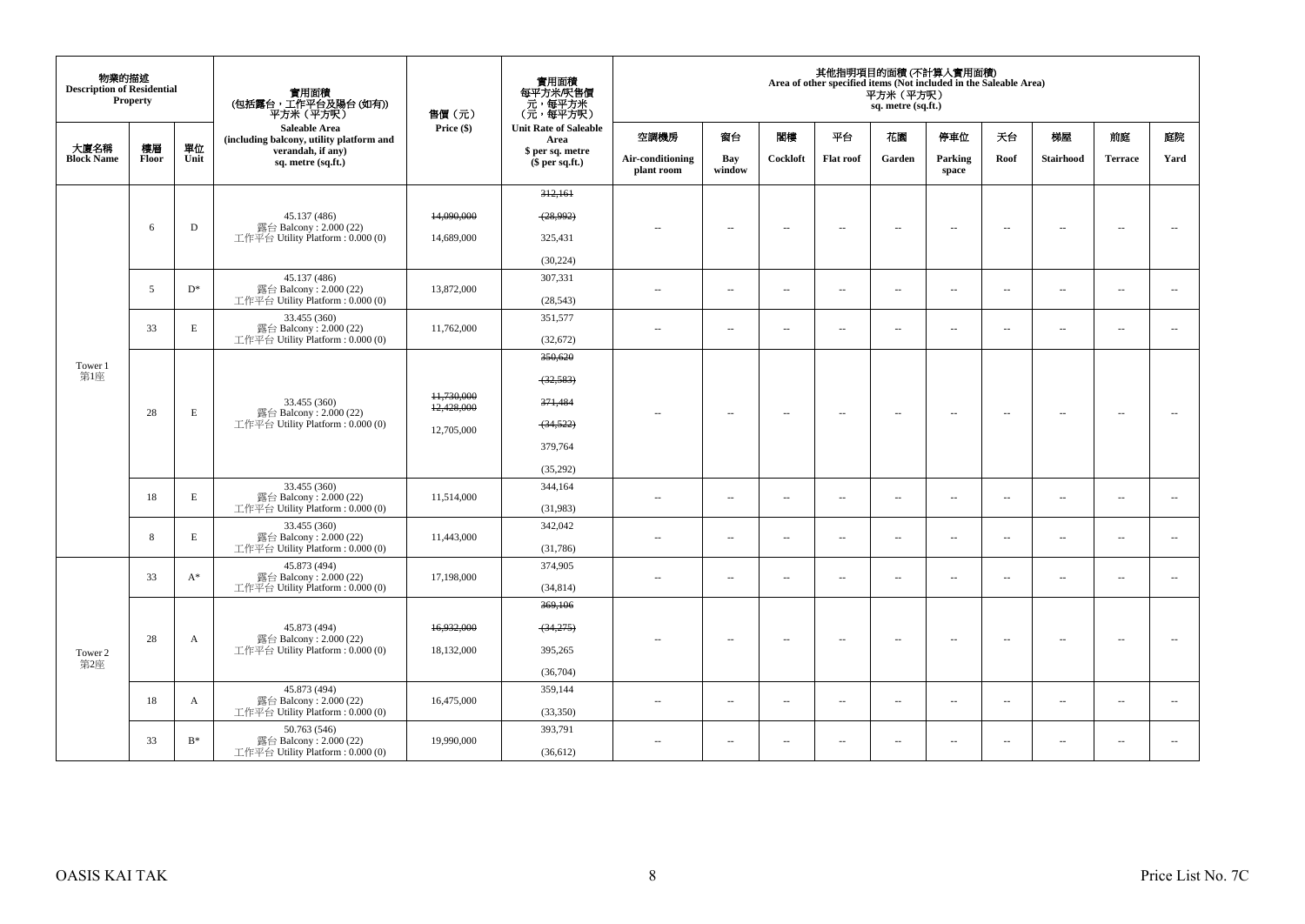| 物業的描述<br><b>Description of Residential</b> | Property    |              | 實用面積<br>(包括露台,工作平台及陽台(如有))<br>平方米(平方呎)                           | 售價 (元)                   | 實用面積<br>每平方米/呎售價<br>- 元, 每平方米<br>(元, 每平方呎) |                                |                          |                          |                          | 平方米 (平方呎)<br>sq. metre (sq.ft.) | 其他指明項目的面積(不計算入實用面積)<br>Area of other specified items (Not included in the Saleable Area) |                          |                          |                          |                          |
|--------------------------------------------|-------------|--------------|------------------------------------------------------------------|--------------------------|--------------------------------------------|--------------------------------|--------------------------|--------------------------|--------------------------|---------------------------------|------------------------------------------------------------------------------------------|--------------------------|--------------------------|--------------------------|--------------------------|
|                                            |             |              | <b>Saleable Area</b><br>(including balcony, utility platform and | Price (\$)               | <b>Unit Rate of Saleable</b><br>Area       | 空調機房                           | 窗台                       | 閣樓                       | 平台                       | 花園                              | 停車位                                                                                      | 天台                       | 梯屋                       | 前庭                       | 庭院                       |
| 大廈名稱<br><b>Block Name</b>                  | 樓層<br>Floor | 單位<br>Unit   | verandah, if any)<br>sq. metre (sq.ft.)                          |                          | \$ per sq. metre<br>\$per sq.ft.)          | Air-conditioning<br>plant room | Bay<br>window            | Cockloft                 | <b>Flat roof</b>         | Garden                          | Parking<br>space                                                                         | Roof                     | Stairhood                | <b>Terrace</b>           | Yard                     |
|                                            |             |              |                                                                  |                          | 423,931                                    |                                |                          |                          |                          |                                 |                                                                                          |                          |                          |                          |                          |
|                                            |             |              |                                                                  |                          | (39, 414)                                  |                                |                          |                          |                          |                                 |                                                                                          |                          |                          |                          |                          |
|                                            |             |              | 50.763 (546)                                                     | 21,520,000<br>22,257,000 | 438,449                                    |                                |                          |                          |                          |                                 |                                                                                          |                          |                          |                          |                          |
|                                            | 28          | B            | 露台 Balcony: 2.000 (22)<br>工作平台 Utility Platform: 0.000 (0)       | 22,481,000               | (40,764)                                   |                                | $\overline{\phantom{a}}$ | $\overline{\phantom{a}}$ | $\overline{\phantom{a}}$ | $\overline{\phantom{a}}$        | $\overline{\phantom{a}}$                                                                 | $\sim$                   | ٠.                       | $\overline{\phantom{a}}$ | $\overline{\phantom{a}}$ |
|                                            |             |              |                                                                  |                          | 442,862                                    |                                |                          |                          |                          |                                 |                                                                                          |                          |                          |                          |                          |
|                                            |             |              |                                                                  |                          | (41, 174)                                  |                                |                          |                          |                          |                                 |                                                                                          |                          |                          |                          |                          |
|                                            |             |              | 50.763 (546)                                                     |                          | 372,693                                    |                                |                          |                          |                          |                                 |                                                                                          |                          |                          |                          |                          |
|                                            | 18          | $\, {\bf B}$ | 露台 Balcony: 2.000 (22)<br>工作平台 Utility Platform: 0.000 (0)       | 18,919,000               | (34,650)                                   | $\sim$                         | $\ldots$                 | $\overline{\phantom{a}}$ | $\overline{\phantom{a}}$ | $\overline{\phantom{a}}$        | $\overline{\phantom{a}}$                                                                 | $\overline{\phantom{a}}$ | $\overline{\phantom{a}}$ | $\overline{\phantom{a}}$ | $\overline{\phantom{a}}$ |
|                                            |             |              |                                                                  |                          | 332,792                                    |                                |                          |                          |                          |                                 |                                                                                          |                          |                          |                          |                          |
|                                            |             |              |                                                                  |                          | (30,930)                                   |                                |                          |                          |                          |                                 |                                                                                          |                          |                          |                          |                          |
|                                            |             |              | 51.768 (557)                                                     | 17,228,000<br>18,154,000 | 350,680                                    |                                |                          |                          |                          |                                 |                                                                                          |                          |                          |                          |                          |
|                                            | 33          | $\mathbf D$  | 露台 Balcony: 2.000 (22)<br>工作平台 Utility Platform : 0.000 (0)      | 18,649,000               | (32, 592)                                  |                                | $\sim$                   | $\sim$                   | $\sim$                   | $\sim$                          | $\sim$                                                                                   | $\sim$                   | $\sim$                   | $\sim$                   | $\sim$                   |
|                                            |             |              |                                                                  |                          | 360,242                                    |                                |                          |                          |                          |                                 |                                                                                          |                          |                          |                          |                          |
|                                            |             |              |                                                                  |                          | (33, 481)                                  |                                |                          |                          |                          |                                 |                                                                                          |                          |                          |                          |                          |
| Tower 2                                    |             |              | 51.768 (557)                                                     |                          | 330,146                                    |                                |                          |                          |                          |                                 |                                                                                          |                          |                          |                          |                          |
| 第2座                                        | 31          | $D^*$        | 露台 Balcony: 2.000 (22)<br>工作平台 Utility Platform: 0.000 (0)       | 17,091,000               | (30, 684)                                  | $\sim$                         | $\overline{\phantom{a}}$ | $\overline{\phantom{a}}$ | $\overline{\phantom{a}}$ | $\overline{\phantom{a}}$        | $\sim$                                                                                   | $\overline{\phantom{a}}$ | $\sim$                   | $\overline{\phantom{a}}$ | $\overline{\phantom{a}}$ |
|                                            |             |              |                                                                  |                          | 328,253                                    |                                |                          |                          |                          |                                 |                                                                                          |                          |                          |                          |                          |
|                                            |             |              | 51.768 (557)                                                     | 16,993,000               | (30,508)                                   |                                |                          |                          |                          |                                 |                                                                                          |                          |                          |                          |                          |
|                                            | 28          | $D^*$        | 露台 Balcony: 2.000 (22)<br>工作平台 Utility Platform : 0.000 (0)      | 17,904,000               | 345,851                                    |                                | $\sim$                   | $\sim$                   | $\sim$                   | μ.                              | $\sim$                                                                                   | $\sim$                   | ÷.                       | $\overline{\phantom{a}}$ |                          |
|                                            |             |              |                                                                  |                          | (32, 144)                                  |                                |                          |                          |                          |                                 |                                                                                          |                          |                          |                          |                          |
|                                            |             |              | 51.768 (557)                                                     |                          | 321,608                                    |                                |                          |                          |                          |                                 |                                                                                          |                          |                          |                          |                          |
|                                            | 25          | $D^*$        | 露台 Balcony: 2.000 (22)<br>工作平台 Utility Platform: 0.000 (0)       | 16,649,000               | (29,890)                                   | $\sim$                         | $\overline{\phantom{a}}$ | $\sim$                   | $\sim$                   | $\overline{\phantom{a}}$        | $\sim$                                                                                   | $\overline{\phantom{a}}$ | $\sim$                   | $\overline{\phantom{a}}$ | $\sim$                   |
|                                            | 18          | $\mathbf D$  | 51.768 (557)<br>露台 Balcony: 2.000 (22)                           | 16,514,000               | 319,000                                    |                                | $\overline{\phantom{a}}$ | $\bar{a}$                | $\sim$                   | ш.                              | $\sim$                                                                                   | $\sim$                   | $\overline{\phantom{a}}$ | $\sim$                   | ÷.                       |
|                                            |             |              | 工作平台 Utility Platform: 0.000 (0)                                 |                          | (29, 648)                                  |                                |                          |                          |                          |                                 |                                                                                          |                          |                          |                          |                          |
|                                            |             |              |                                                                  |                          | 327,613                                    |                                |                          |                          |                          |                                 |                                                                                          |                          |                          |                          |                          |
|                                            |             |              |                                                                  |                          | (30, 432)                                  |                                |                          |                          |                          |                                 |                                                                                          |                          |                          |                          |                          |
|                                            | 33          | E            | 41.894 (451)<br>露台 Balcony: 2.000 (22)                           | 13,725,000<br>14,481,000 | 345,658                                    | $-$                            | ۰.                       | $\sim$                   | $\sim$                   | $\sim$                          | $\sim$                                                                                   | $\overline{\phantom{a}}$ | $\overline{\phantom{a}}$ | $\sim$                   | $\sim$                   |
|                                            |             |              | 工作平台 Utility Platform : 0.000 (0)                                | 14,928,000               | (32,109)                                   |                                |                          |                          |                          |                                 |                                                                                          |                          |                          |                          |                          |
|                                            |             |              |                                                                  |                          | 356,328                                    |                                |                          |                          |                          |                                 |                                                                                          |                          |                          |                          |                          |
|                                            |             |              |                                                                  |                          | (33,100)                                   |                                |                          |                          |                          |                                 |                                                                                          |                          |                          |                          |                          |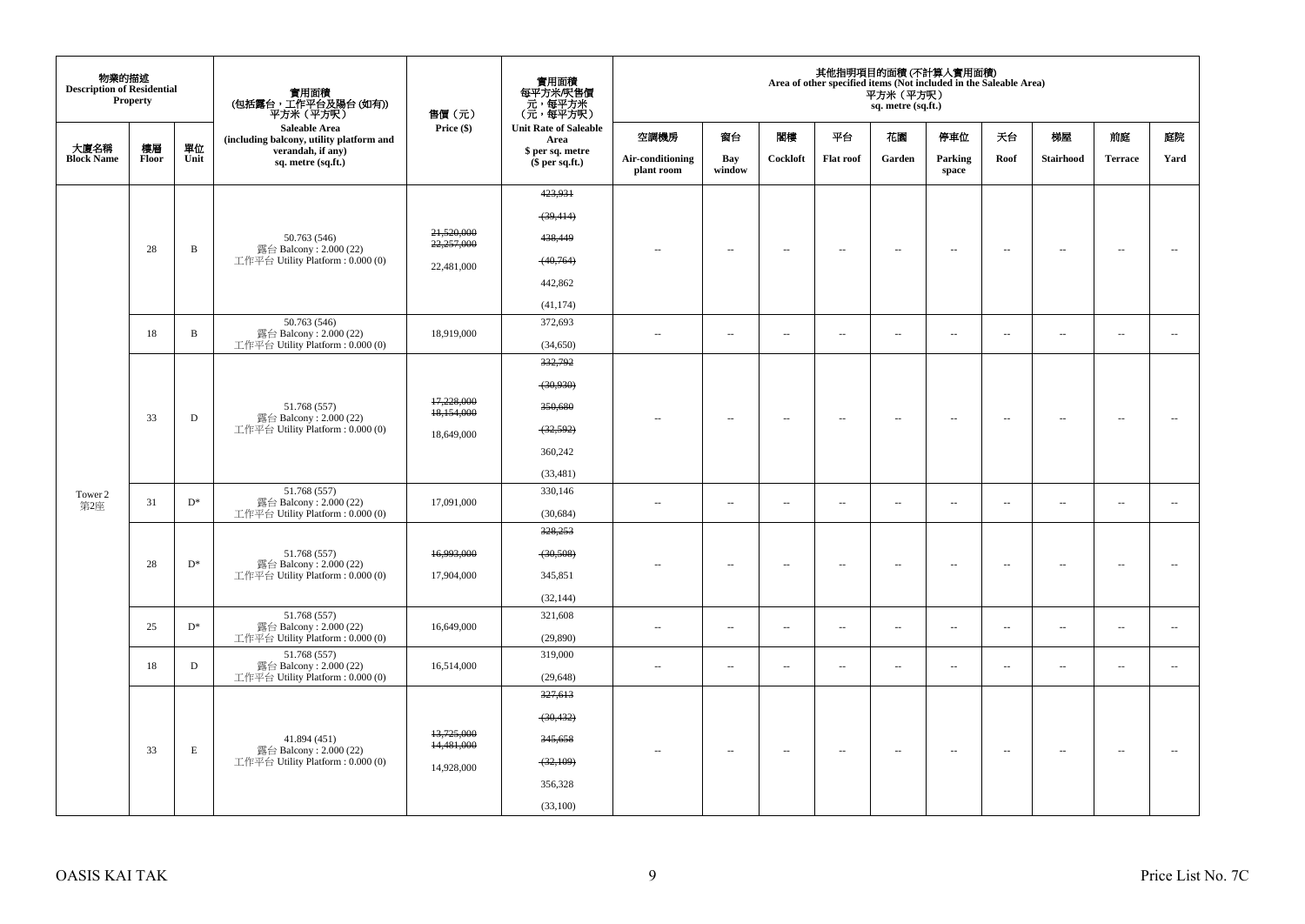| 物業的描述<br><b>Description of Residential</b> | <b>Property</b>    |            | 實用面積<br>(包括露台,工作平台及陽台 (如有))<br>平方米(平方呎)                                                                                     | 售價(元)      | 實用面積<br>每平方米/呎售價<br>- 元, 每平方米<br>(元, 每平方呎)                                |                                        |                     |                |                 | 其他指明項目的面積 (不計算入實用面積)<br>Area of other specified items (Not included in the Saleable Area)<br>平方米(平方呎)<br>sq. metre (sq.ft.) |                         |            |                        |                      |            |
|--------------------------------------------|--------------------|------------|-----------------------------------------------------------------------------------------------------------------------------|------------|---------------------------------------------------------------------------|----------------------------------------|---------------------|----------------|-----------------|-----------------------------------------------------------------------------------------------------------------------------|-------------------------|------------|------------------------|----------------------|------------|
| 大廈名稱<br><b>Block Name</b>                  | 樓層<br><b>Floor</b> | 單位<br>Unit | <b>Saleable Area</b><br>(including balcony, utility platform and<br>verandah, if any)<br>sq. metre (sq.ft.)<br>41.894 (451) | Price (\$) | <b>Unit Rate of Saleable</b><br>Area<br>\$ per sq. metre<br>\$per sq.ft.) | 空調機房<br>Air-conditioning<br>plant room | 窗台<br>Bay<br>window | 関棟<br>Cockloft | 平台<br>Flat roof | 花園<br>Garden                                                                                                                | 停車位<br>Parking<br>space | 天台<br>Roof | 梯屋<br><b>Stairhood</b> | 前庭<br><b>Terrace</b> | 庭院<br>Yard |
| Tower 2<br>第2座                             | 32                 | $E^*$      | 露台 Balcony : $2.000(22)$<br>工作平台 Utility Platform : $0.000(0)$                                                              | 13,677,000 | 326,467<br>(30, 326)                                                      | <b>COLUM</b>                           | -                   | -              | $\sim$          | $\sim$ $\sim$                                                                                                               | -                       | $-$        | $- -$                  | -                    | - -        |
|                                            | 23                 | $E^*$      | 41.894 (451)<br>露台 Balcony : $2.000(22)$<br>工作平台 Utility Platform : $0.000(0)$                                              | 13,153,000 | 313.959<br>(29, 164)                                                      | $\sim$ $-$                             | -                   | -              | $\sim$          | $\sim$ $\sim$                                                                                                               | -                       | $-$        | $- -$                  | $\sim$               | - -        |
|                                            | 10                 |            | 41.894 (451)<br>露台 Balcony : $2.000(22)$<br>工作平台 Utility Platform : $0.000(0)$                                              | 12,833,000 | 306.321<br>(28, 455)                                                      | $\sim$                                 | -                   | $\sim$ $\sim$  | -               | $\sim$ $\sim$                                                                                                               | -                       | $-$        | $- -$                  | -                    |            |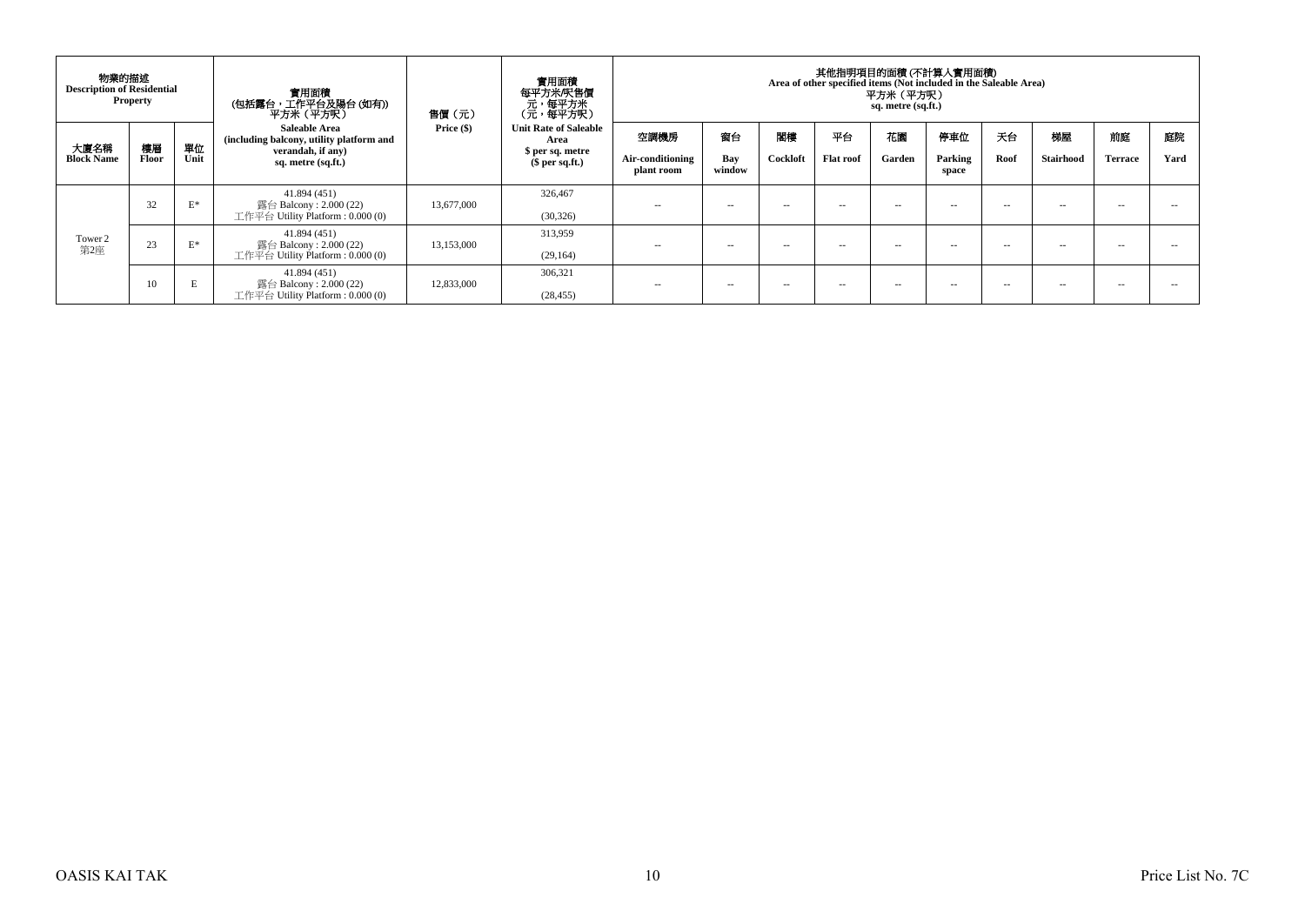## 第三部份:其他資料 **Part 3: Other Information**

- (1) 準買家應參閱發展項目的售樓說明書,以了解該項目的資料。Prospective purchasers are advised to refer to the sales brochure for the development for information on the development.
- (2) 根據《一手住宅物業銷售條例》第52(1)條及第53(2)及(3)條, According to sections 52(1) and 53(2) and (3) of the Residential Properties (First-hand Sales) Ordinance, –

## 第52(1)條 / Section 52(1)

## 在某人就指明住宅物業與擁有人訂立臨時買賣合約時,該人須向擁有人支付售價的5%的臨時訂金。

A preliminary deposit of 5% of the purchase price is payable by a person to the owner on entering into a preliminary agreement for sale and purchase in respect of the specified residential property with the owner.

## 第53(2)條 / Section 53(2)

如某人於某日期訂立臨時買賣合約,並於該日期後的5 個工作日内,就有關住宅物業簽立買賣合約,則擁有人必須在該日期後的 8 個工作日内,簽立該買賣合約。 If a person executes an agreement for sale and purchase in respect of the residential property within 5 working days after the date on which the person enters into the preliminary agreement for sale and purchase, the owner that date.

## 第53(3)條 / Section 53(3)

如某人於某日期訂立臨時買賣合約時,但沒有於該日期後的5 個工作日內,就有關住宅物業簽立買賣合約,則 – (i) 該臨時合約即告終止;(ii) 有關的臨時訂金即予沒收;及 (iii) 擁有人不得就該人沒有簽立買賣合約而針對該人提出進一步申索。 If a person does not execute an agreement for sale and purchase in respect of the residential property within 5 working days after the date on which the person enters into the preliminary agreement for sale and purchase-(i) the preliminary agreement is terminated;(ii) the preliminary deposit is forfeited; and (iii) the owner does not have any further claim against the person for the failure.

(3) 實用面積及屬該住宅物業其他指明項目的面積是按《一手住宅物業銷售條例》第8條及附表二第2部的計算得出的。The saleable area and area of other specified items of the residential property are calculated in accordance with section 8 and Part 2 of Schedule 2 to the Residential Properties (First-hand Sales) Ordinance.

(4)(i) 註:在第(4)段中,『售價』指本價單第二部份中所列之住宅物業的售價,而『成交金額』指臨時買賣合約中訂明的住宅物業的實際金額。因應不同支付條款及/或折扣按售價計算得出之價目,皆以進位到最接近的千位數作為成交金額。Note: In paragraph (4), "Price" means the price of the residential property set out in Part 2 of this price list, and "transaction price" means the actual price of the residential property set out in the preliminary agreem payment and/or applicable discounts on the Price will be rounded up to the nearest thousand to determine the transaction price.

買方於簽署臨時買賣合約時須繳付相等於成交金額 5%之金額作為臨時訂金,其中港幣\$100,000 之部分臨時訂金必須以銀行本票支付,臨時訂金的餘額可以支票支付,本票及支票抬頭請寫「貝克.麥堅時律師事務所」。Upon signing of the Preliminary Agreement for Sale and Purchase, the Purchaser shall pay the Preliminary Deposit which is equivalent to 5% of the transaction price. HK\$100,000 being part of the Preliminary Deposit must be be paid by cheque(s). The cashier order(s) and cheque(s) should be made payable to "BAKER & MCKENZIE".

## 支付條款 **Terms of Payment**

## **(A) <sup>120</sup>**天現金優惠付款計劃 **120-day Cash Payment Plan (**照售價減**4%) (4% discount from the Price)**

- $(1)$  買方須於簽署臨時買賣合約(「臨時合約」)時繳付相等於成交金額5%作為臨時訂金。買方須於簽署臨時合約後5個工作日內簽署正式買賣合約(「正式合約」)。The Purchaser(s) shall pay the preliminary deposit equivalent to 5% of the transaction price upon signing of the preliminary Agreement for Sale and Purchase ("PASP"). The formal Agreement for Sale & Purchase ("ASP") shall signing of the PASP.
- (2) 成交金額 95%即成交金額之餘款於買方簽署臨時合約後 120 天內由買方繳付或於完成交易時付清,以較早者為準。

95% of the transaction price being balance of the transaction price shall be paid by the Purchaser(s) within 120 days after signing of the PASP or upon completion, whichever is the earlier.

## **(A1) <sup>120</sup>**天二按貸款付款計劃 **120-day Second Mortgage Loan Payment Plan (**照售價減**3%) (3% discount from the Price)**

**(**只適用於購買本價單上設 **" \* "** 的指明住宅物業的買方 **Only applicable to a purchaser who purchases the specified residential property(ies) marked with a " \* " in this price list.)**

- (1) 買方須於簽署臨時買賣合約(「臨時合約」)時繳付相等於成交金額5%作為臨時訂金。買方須於簽署臨時合約後5個工作日內簽署正式買賣合約(「正式合約」)。The Purchaser(s) shall pay the preliminary deposit equivalent to 5% of the transaction price upon signing of the preliminary Agreement for Sale and Purchase ("PASP"). The formal Agreement for Sale & Purchase ("ASP") shall signing of the PASP.
- (2) 成交金額 95%即成交金額之餘款於買方簽署臨時合約後 120 天內由買方繳付或於完成交易時付清,以較早者為準。 95% of the transaction price being balance of the transaction price shall be paid by the Purchaser(s) within 120 days after signing of the PASP or upon completion, whichever is the earlier.

## **(B)** 靈活首置 **180** 天現金優惠付款計劃 **Flexi First-time Home Owner 180-day Cash Payment Plan (**照售價減**3%) (3% discount from the Price)**

- (1) 買方須於簽署臨時買賣合約(「臨時合約」)時繳付相等於成交金額5%作為臨時訂金。買方須於簽署臨時合約後5個工作日內簽署正式買賣合約(「正式合約」)。The Purchaser(s) shall pay the preliminary deposit equivalent to 5% of the transaction price upon signing of the preliminary Agreement for Sale and Purchase ("PASP"). The formal Agreement for Sale & Purchase ("ASP") shall signing of the PASP.
- (2) 買方簽署臨時合約後 30 天內再付成交金額 1%。
- 1% of the transaction price shall be paid by the Purchaser(s) within 30 days after signing of the PASP.(3)買方簽署臨時合約後 60 天內再付成交金額 1%。
- 1% of the transaction price shall be paid by the Purchaser(s) within 60 days after signing of the PASP.(4) 買方簽署臨時合約後 90 天內再付成交金額 1%。
- 1% of the transaction price shall be paid by the Purchaser(s) within 90 days after signing of the PASP.
- (5) 買方簽署臨時合約後 120 天內再付成交金額 1%。
- 1% of the transaction price shall be paid by the Purchaser(s) within 120 days after signing of the PASP.(6)買方簽署臨時合約後 150 天內再付成交金額 1%。
- 1% of the transaction price shall be paid by the Purchaser(s) within 150 days after signing of the PASP.
- 成交金額 90%即成交金額之餘款於買方簽署臨時合約後 180 天內由買方繳付或於完成交易時付清,以較早者為準。(7)90% of the transaction price being balance of the transaction price shall be paid by the Purchaser(s) within 180 days after signing of the PASP or upon completion, whichever is the earlier.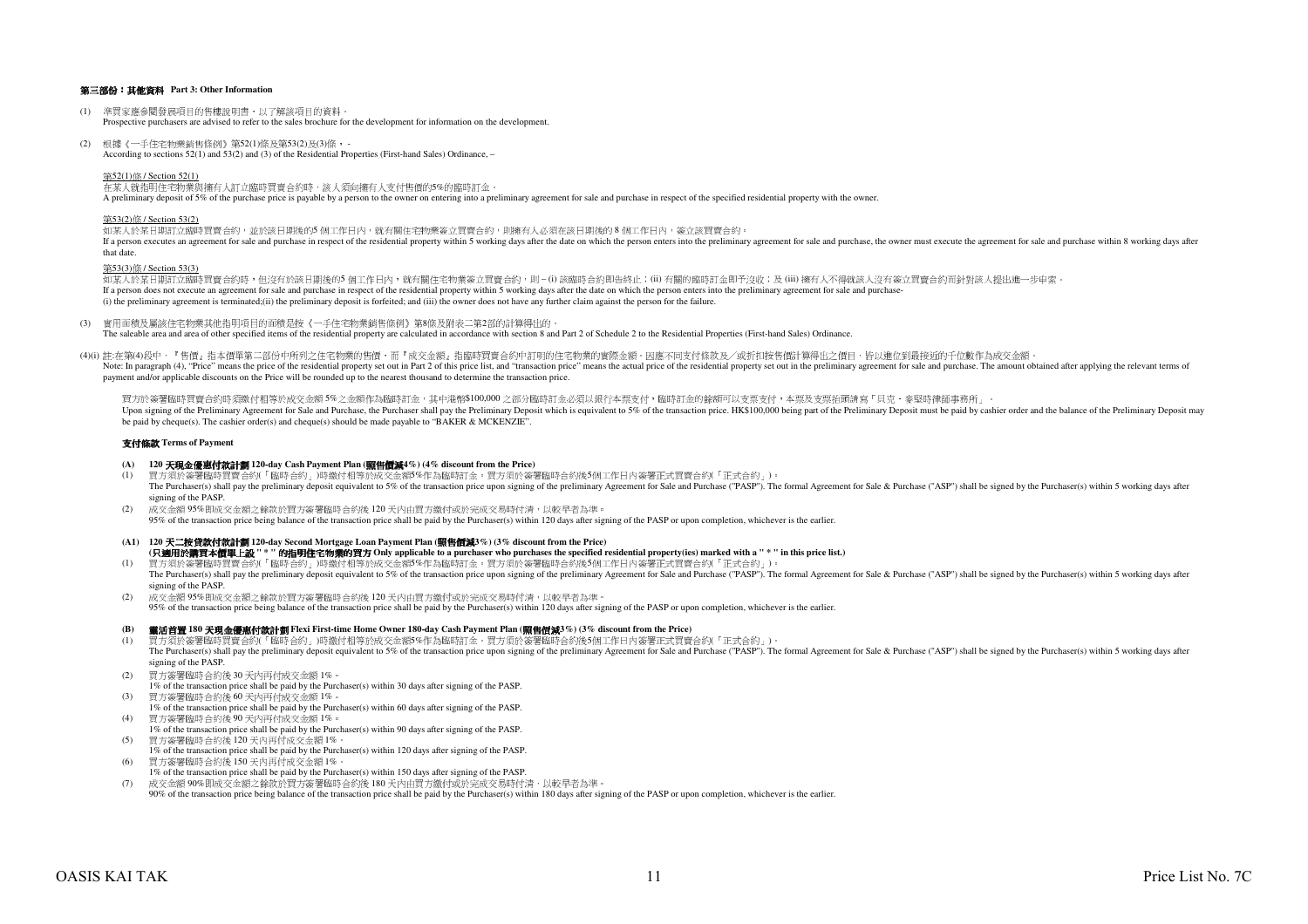## **(C) Grand Oasis** 優越 **180** 天現金付款計劃 **Grand Oasis Supreme 180-day Cash Payment Plan (**照售價減**3%) (3% discount from the Price)**

- (1) 買方須於簽署臨時買賣合約(「臨時合約」)時繳付相等於成交金額5%作為臨時訂金。買方須於簽署臨時合約後5個工作日內簽署正式買賣合約(「正式合約」)。The Purchaser(s) shall pay the preliminary deposit equivalent to 5% of the transaction price upon signing of the preliminary Agreement for Sale and Purchase ("PASP"). The formal Agreement for Sale & Purchase ("ASP") shall signing of the PASP.
- $(2)$ 買方簽署臨時合約後 30 天內再付成交金額 5%。
- 5% of the transaction price shall be paid by the Purchaser(s) within 30 days after signing of the PASP.買方簽署臨時合約後 120 天內再付成交金額 5%。
- (3) 5% of the transaction price shall be paid by the Purchaser(s) within 120 days after signing of the PASP.(4) 成交金額 85% 即成交金額之餘款於買方簽署臨時合約後 180 天內由買方繳付或於完成交易時付清,以較早者為準。

85% of the transaction price being balance of the transaction price shall be paid by the Purchaser(s) within 180 days after signing of the PASP or upon completion, whichever is the earlier.

## **(D)** 建築期付款計劃 **Stage Payment Plan (**照售價減**1%) (1% discount from the Price)**

(1) 買方須於簽署臨時買賣合約(「臨時合約」)時繳付相等於成交金額5%作為臨時訂金。買方須於簽署臨時合約後5個工作日內簽署正式買賣合約(「正式合約」)。The Purchaser(s) shall pay the preliminary deposit equivalent to 5% of the transaction price upon signing of the preliminary Agreement for Sale and Purchase ("PASP"). The formal Agreement for Sale & Purchase ("ASP") shall signing of the PASP.

(2)買方簽署臨時合約後 120 天內再付成交金額 5%。

5% of the transaction price shall be paid by the Purchaser(s) within 120 days after signing of the PASP.

(3) 成交金額 90%即成交金額之餘款於賣方向買方發出書面通知書可將有關物業之業權有效地轉讓予買方的日期起 14 天內付清。

90% of the transaction price being balance of the transaction price shall be paid by the Purchaser(s) within 14 days of the date of written notification to the Purchaser(s) that the Vendor is in a position validly to assig

## **(D1)** 建築期二按貸款付款計劃 **Stage Second Mortgage Loan Payment Plan (**照售價**) (the Price) (**只適用於購買本價單上設 **" \* "** 的指明住宅物業的買方 **Only applicable to a purchaser who purchases the specified residential property(ies) marked with a " \* " in this price list.)**

(1) 買方須於簽署臨時買賣合約(「臨時合約」)時繳付相等於成交金額5%作為臨時訂金。買方須於簽署臨時合約後5個工作日內簽署正式買賣合約(「正式合約」)。The Purchaser(s) shall pay the preliminary deposit equivalent to 5% of the transaction price upon signing of the preliminary Agreement for Sale and Purchase ("PASP"). The formal Agreement for Sale & Purchase ("ASP") shall signing of the PASP.

- $(2)$ 買方簽署臨時合約後 120 天內再付成交金額 5%。
- 5% of the transaction price shall be paid by the Purchaser(s) within 120 days after signing of the PASP.
- 成交金額 90%即成交金額之餘款於賣方向買方發出書面通知書可將有關物業之業權有效地轉讓予買方的日期起 14 天內付清。(3)
- 90% of the transaction price being balance of the transaction price shall be paid by the Purchaser(s) within 14 days of the date of written notification to the Purchaser(s) hat the Vendor is in a position validly to assign

## **(ii)** 售價獲得折扣的基礎 **The basis on which any discount on the Price is made available**

 $(a)$  $\boxplus$  4(i)  $S_{\rho\rho}$   $A(i)$ .

#### $(h)$ 「**Club Wheelock**」會員優惠 **Privilege for** 「**Club Wheelock**」**member**

在簽署臨時買賣合約當日,買方如屬「Club Wheelock」會員,可獲1%售價折扣優惠。最少一位個人買方(如買方是以個人名義)或最少一位買方之董事(如買方是以公司名義) 須為「Club Wheelock」會員,方可享此折扣優惠 A 1% discount from the Price would be offered to the Purchaser who is a Club Wheelock member on the date of signing of the preliminary agreement for sale and purchase. At least one individual Purchaser (if the Purchaser is Purchaser is a corporation) should be a Club Wheelock member on the date of signing the preliminary agreement for sale and purchase in order to enjoy the discount offer.

### $(c)$ 「**Wheelock Living**」 臉書頁面讚好優惠 **"Wheelock Living" Facebook Page Likers' Discount**

凡於簽署臨時買賣合約前讚好"Wheelock Living" 臉書頁面的買家,可獲0.5%售價折扣優惠。 A 0.5% discount from the Price would be offered to a Purchaser who has liked the "Wheelock Living" Facebook Page before signing the Preliminary Agreement for Sale and Purchase.

## (d) 印花稅優惠 **Stamp Duty Discount**

買方購買本價單中所列之住宅物業可獲8.5%售價折扣優惠。A 8.5% discount from the Price would be offered to the Purchaser of a residential property listed in this price list.

#### $(e)$ 暑期優惠 **Summer Vacation Purchase Discount**

凡於2018年7月31日(包括當日)或之前簽署臨時買賣合約購買本價單中所列之住宅物業的買家,可獲1%售價折扣優惠。A 1% discount from the Price would be offered to a Purchaser who signs the Preliminary Agreement for Sale and Purchase on or before 31 July, 2018 to purchase a residential property listed in this price list.

## (f)會德豐有限公司員工置業優惠 **Wheelock and Company Limited Home Purchasing Discount**

如買方 (或構成買方之任何人士) 屬任何「會德豐合資格人士」,並且沒有委任地產代理就購入住宅物業代其行事,可獲 2.75% 售價折扣優惠 If the Purchaser (or any person comprising the Purchaser) is a "Qualified Person of Wheelock Group", provided that the Purchaser did not appoint any estate agent to act for him in the purchase of the residential property(i

「會德豐合資格人士」指任何下列公司或其在香港註冊成立之附屬公司之任何董事、員工及其近親(任何個人的配偶、父母、祖父、祖母、外祖父、外祖母、子女、孫、孫女、外孫、外孫女或兄弟姊妹為該個人之「近親」,惟須提供令賣方滿意的有關證明文件以茲 證明有關關係,且賣方對是否存在近親關係保留最終決定權):

"Qualified Person of Wheelock Group" means any director or employee (and his/her close family member (a spouse, parent, grant parent, child, grand child or sibling of a person is a "close family member" of that person Prov of the Vendor must be provided to prove the relationship concerned and that the Vendor reserves the final right to decide whether or not such relationship exists)) of any of the following companies or any of its subsidiari

1.會德豐有限公司 Wheelock and Company Limited 或 or;

2. 會德豐地產有限公司 Wheelock Properties Limited 或 or;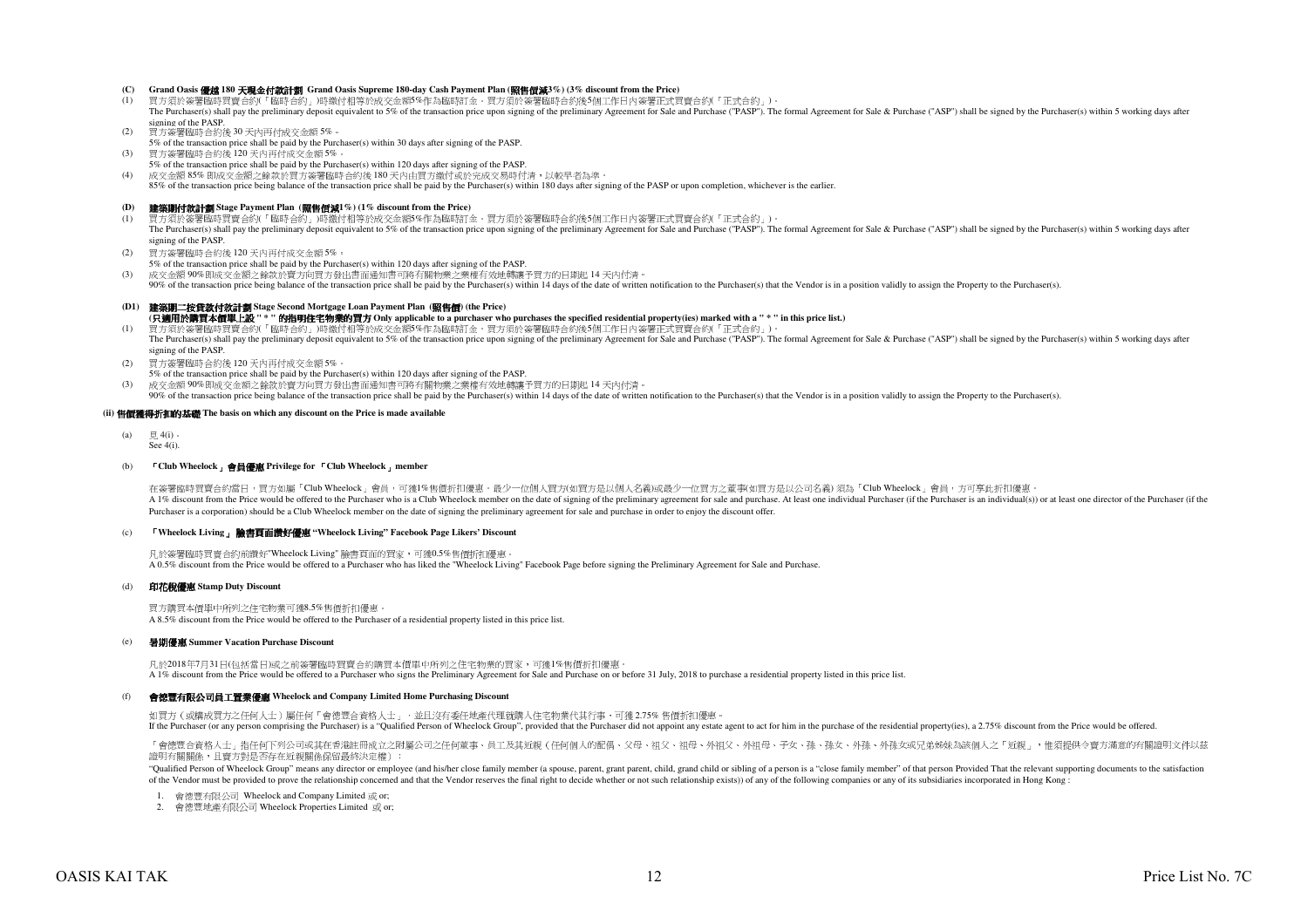- 3.會德豐地產(香港)有限公司 Wheelock Properties (HK) Limited 或 or;
- 4.九龍倉集團有限公司 The Wharf (Holdings) Limited 或 or;
- 5. 九龍倉置業地產投資有限公司Wharf Real Estate Investment Company Limited 或 or;
- 6.夏利文物業管理有限公司 Harriman Property Management Limited 或 or;
- 7.海港企業有限公司 Harbour Centre Development Limited 或 or;
- 8.現代貨箱碼頭有限公司 Modern Terminals Limited.

買方在簽署有關的臨時買賣合約前須即場提供令賣方滿意的證據証明其為會德豐合集團合資格人士,賣方就相關買方是否會德豐合集團合資格人士有最終決定權,而賣方之決定為最終及對買方具有約束力。The Purchaser shall before signing of the relevant preliminary agreement for sale and purchase on the spot provide evidence for proof of being a Qualified Person of Wheelock Group to the satisfaction of the Vendor and in t Vendor's decision shall be final and binding on the Purchaser.

## (iii) 可就識買該發展項目中的指明**住宅物業而連帶獲得的任何贈品、** 財務優惠或利益 Any gift, or any financial advantage or benefit, to be made available in connection with the purchase of a specified residential property in the Development

 $(a)$ 見 4(ii)。

See 4(ii).

## (b) 免費傢俱及物件 **Free Furniture and Objects**

購買第2座28/F之B單位之一手買方可免費獲贈下列展示於示範單位之傢俱和物件。有關傢俱及物件將於該單位成交日以其成交時之狀況交予買方,賣方不會就任何該等傢俱或物件或其狀況、狀態、品質及性能,及其是否在可運作狀態作出任何保證、保養或陳 述。

Furniture and objects displayed in the show flat as set out in the table below will be provided to the first hand purhcaser of Unit B, 28/F, Tower 2 free of charge. The furniture and objects will be elivered to the purchas condition as at completion. No warranty, maintenance or representation whatsoever is given by the Vendor in any respect regarding any of the furniture or objects or ate, quality or fitness of any of the furniture or object will be in working condition.

| Description                                    | Quantity       | Description                              | Quantity       | Description                    | Quantity       |
|------------------------------------------------|----------------|------------------------------------------|----------------|--------------------------------|----------------|
| 描述                                             | 數量             | 描述                                       | 數量             | 描述                             | 數量             |
|                                                |                | Living Room 客廳                           |                |                                |                |
| Sofa 沙發                                        | $\overline{1}$ | Painting 書                               | $\overline{1}$ | Book 書                         | 35             |
| Rug 地毯                                         | $\overline{1}$ | Candle Stand 蠟燭台                         | $\overline{c}$ | Decorative Object 裝飾物          | 5              |
| Coffee Table 茶川                                | $\overline{c}$ | Vase 花瓶                                  | $\overline{7}$ | Photo Frame 相架                 | $\overline{3}$ |
| Cushion 時時                                     | $\overline{7}$ | Tray 托盤                                  | 3              | Candle 蠟燭                      | $\overline{4}$ |
| Paper Knife and Magnifier Set 信刀及放大鏡組合         |                | Rubbish Bin 垃圾桶                          | $\mathbf{1}$   | Pen Holder 筆筒                  | 1              |
| Telescope 望遠鏡                                  |                | Chair 椅子                                 | $\overline{1}$ | Box 盒子                         | $\overline{c}$ |
| Time Funnel 時間漏斗                               |                | Glass Bottle 玻璃瓶                         | $\overline{1}$ | Chaise Longue 貴妃橋              | 1              |
| Study Table 書枱                                 |                | Floor Lamp 地燈                            | $\overline{1}$ | Bowl 盆子                        | $\overline{c}$ |
| Fixed Stainless Steel Shelves.                 | $\mathbf{1}$   | Fixed Stainless Steel Frame Glass Screen | $\mathbf{1}$   | Curtain and Sheer Track 窗簾窗紗路軌 | $\overline{4}$ |
| Natural Stone Wooden Drawer and Glass Screen   |                | 不銹鋼框固定玻璃屏風                               |                |                                |                |
| 不銹鋼固定層架、天然石木抽屜及玻璃屏風                            |                |                                          |                |                                |                |
| Curtain 窗簾                                     | $\overline{3}$ | Sheer 窗紗                                 | $\overline{2}$ | Wooden Pelmet 木檔板              | $\overline{c}$ |
|                                                |                | Dining Room & Open Kitchen 飯廳及開放式廚房      |                |                                |                |
| Glass 玻璃杯                                      | 8              | Book 書                                   | 2              | Wine 酒                         | $\overline{2}$ |
| Bottle 瓶子                                      | $\overline{1}$ | Tray 托盤                                  | $\overline{1}$ | Plate 碟                        | $\overline{4}$ |
| Vase 花瓶                                        |                | Table Mat 餐桌墊                            | $\overline{c}$ | Napkin & Napkin Ring 餐巾及餐巾環    | $\overline{2}$ |
| Artificial Flower 人浩花                          | 3              | Knife 餐刀                                 | $\overline{1}$ | Fork 餐叉                        | $\mathbf{1}$   |
| Artificial Flower Arrangement with Glass 人造花佈置 | $\overline{c}$ | Spoon 餐匙                                 | $\overline{2}$ | Cake Holder 蛋糕架                |                |
| Artificial Food 人造食物                           | 10             | Decanter 醒酒瓶                             |                |                                |                |
|                                                |                | Master Bedroom 主人睡房                      |                |                                |                |
| Duvet Cover and Insert 羽絨被                     | $\mathbf{1}$   | Mattress 床褥                              | $\overline{1}$ | Bedside Pendant Lamp 床邊吊燈      | $\overline{c}$ |
| Pillow 枕頭                                      | $\overline{4}$ | Bottle 瓶子                                | $\overline{1}$ | Sculpture 雕塑                   | $\mathbf{1}$   |
| Bed Sheet 床單                                   |                | Glass 玻璃杯                                | $\overline{2}$ | Tie 領帶                         | $\overline{4}$ |
| <b>Blanket</b> 毯                               | $\overline{1}$ | Side Table 角月                            | $\overline{2}$ | Backpack 黃包                    | $\mathbf{1}$   |
| Tray 托盤                                        |                | Photo Frame 相架                           | $\overline{3}$ | Belt 皮帶                        | $\sqrt{2}$     |
| Cup 杯                                          | $\overline{4}$ | Book 書                                   | $\overline{1}$ | Scarf 圍巾                       | $\overline{3}$ |
| Fragrance Diffuser 香薰                          |                | Clothes 衣服                               | $\mathbf{Q}$   | Hanger 衣架                      | 9              |
|                                                |                | Bedroom 1 睡房 1                           |                |                                |                |
| Duvet Cover and Insert 羽絨被                     |                | Book 書                                   | $\overline{4}$ | Clothes 衣服                     | $\tau$         |
| Pillow 枕頭                                      | $\overline{c}$ | Toy 玩具                                   | 12             | Hanger 衣架                      | $\overline{4}$ |
| Bed Sheet 床單                                   |                | Table Lamp 枱燈                            | $\mathbf{1}$   | Backpack 背包                    | $\mathbf{1}$   |
| Mattress 床褥                                    |                | Cushion 咕咂                               |                | Photo Frame 相架                 | $\overline{2}$ |
|                                                |                | Bathroom 浴室                              |                |                                |                |
| Tray 托盤                                        | $\overline{1}$ | Lotion Bottle 乳液瓶                        | 2              | Candle 蠟燭                      | $\overline{c}$ |
| Soap Dish 肥皂盤                                  |                | Towel毛巾                                  | 8              | Soap 肥皂                        | $\overline{2}$ |
| Toilet Paper 廁紙                                |                |                                          |                |                                |                |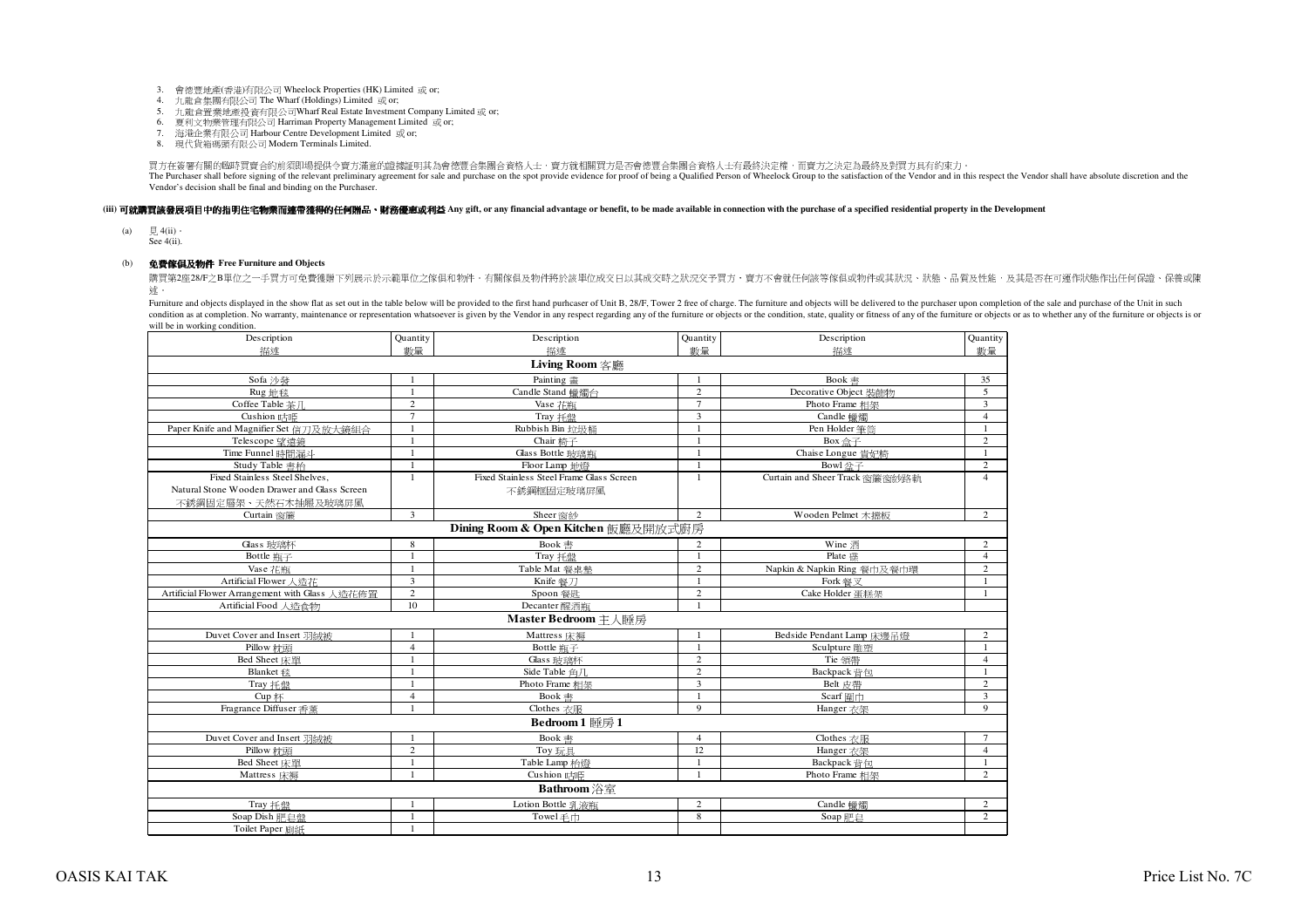#### $(c)$ 備用二按貸款 **(**只適用於選擇第**4(i)**段中支付條款**(A1)** 或 **(D1)**之買家**)**

## **Standby Second Mortgage Loan (Only applicable to the Purchaser who has selected Terms of Payment (A1) or (D1) in paragraph 4(i))**

買家可向賣方指定的二按財務機構申請備用二按貸款 (「第二按揭貨款」) (賣方或賣方指定的二按財務機構有權隨時停止提供第二按揭貨款而無須另行通知),主要條款如下 :Purchaser can apply for Standby Second Mortgage Loan ("second mortgage loan") from Vendor's designated second mortgage financing company (the Vendor or Vendor's designated second mortgage financing company may stop providi further notice) and on the following terms:-

A) 第二按揭貸款最高金額為成交金額的20% ,惟第一按揭貸款及第二按揭貸款總金額不可超過成交金額的80%。

The maximum second mortgage loan amount shall be 20% of the transaction price, but the total amount of first mortgage loan and second mortgage loan together shall not exceed 80% of the transaction price.

第二按揭貸款首 12個月之按揭利率為香港上海匯豐銀行有限公司不時報價之港元最優惠利率(P)減1% p.a. (P - 1%),第13個月至第24個月為港元最優惠利率(P),其後之按揭利率為港元最優惠利率(P)加1.5% p.a. (P + 1.5%),利率浮動 最終按揭利率以如此聘用的人指定的二按財務機構最後審批結果為準。

Interest rate of second mortgage loan for the first 12 months shall be Hong Kong Dollar Best Lending Rate (P) quoted from time to time by The Hongkong and Shanghai Banking Corporation Limited minus 1% p.a. (P - 1%), the 13 Lending Rate (P), thereafter at Hong Kong Dollar Best Lending Rate (P) plus 1.5% p.a. (P + 1.5%), subject to fluctuation. The final interest rate will be subject to final approval by the Person so Engaged's designated seco

- B)如買方於提款日起計的 36 個月內準時並全數清還第二按揭貸款,賣方指定的二按財務機構將會向買方退還1%之成交金額別見刀 J75定來 LI Elari H 3 이 個月 JP4牢母 出王敦/声過男一次同天同之間の Within 36 months from the date of drawdown of the second mortgage loan, 1% of transaction price will be refunded to the Purchaser by the Vendor's designated second mortga
- C) 買方必須於付清成交金額餘額之日起計最少60日前以書面向賣方申請第二按揭貸款。
- The Purchaser shall make a written application to the Vendor for a second mortgage loan not less than 60 days before the date of settlement of the balance of the transaction price.
- D) 第二按揭貸款年期最長為 20 年,或相等於第一按揭貸款之年期,以較短者為準。The maximum tenor of second mortgage loan shall be 20 years or the same tenor of first mortgage loan, whichever is shorter.
- E)買方須提供足夠文件證明其還款能力,包括但不限於提供足夠文件(如:最近三年之稅單或利得稅繳納通知書及最近六個月有顯示薪金存款或收入之銀行存摺/月結單)證明每月還款(即第一按揭貸款及第二按揭貸款及其他借貸的還款)不超過香港金融管理局不時訂明的「供款與入息比率」上限。

The Purchaser shall provide sufficient documents to prove his/her repayment ability, including but not limited to providing sufficient documents (for example latest 3 years' Tax Assessment and Demand Note or Profits Tax As book/statements which show salary deposits or income) to prove that the total amount of monthly installment (being the total installment for repayment of first mortgage, second mortgage and any other loan repayment) does n Hong Kong Monetary Authority from time to time.

- F) 第一按揭貸款銀行須為賣方所指定及轉介之銀行,買方並須首先得到該銀行書面同意辦理第二按揭貸款﹔ First mortgagee bank shall be nominated and referred by the Vendor and the Purchaser shall obtain a prior written consent from the first mortgagee bank to apply for a second mortgage loan.
- G) 第一按揭貸款及第二按揭貸款申請需由有關承按機構獨立審批。
- First mortgage loan and second mortgage loan shall be processed by the relevant mortgagees independently.
- H) 所有第二按揭貸款之法律文件必須由賣方(或賣方指定的二按財務機構)的指定律師行辦理,買方須支付所有第二按揭貸款相關之律師費及雜費。 All legal documents of the second mortgage shall be handled by the Vendor's (or Vendor's designated second mortgage financing company) designated solicitors and all legal costs and disbursements relating thereto shall be b
- I) 第二按揭貸款批出與否及其條款,受制於賣方指定的二按財務機構的絕對最終決定權,與賣方無關,且於任何情況下賣方均無需為此負責。不論貸款獲批與否,買方仍須按買賣合約完成交易及繳付成交金額全數<sub>。</sub> The approval or disapproval of the second mortgage loan and terms thereof are subject to the final decision of the Vendor's designated second mortgage financing company and are not related to the Vendor (which shall under whether the loan is granted or not, the Purchaser shall complete the sale and purchase in accordance with the agreement of sale and purchase and pay the full transaction price.
- J) 第二按揭貨款受賣方指定的二按財務機構所定的其他條款及細則約束。The second mortgage loan is subject to other terms and conditions as determined by the Vendor's designated second mortgage financing company.
- K) 買方需就申請第二按揭貸款繳交港幣\$5,000不可退還的申請手續費。A non-refundable application fee of HK\$5,000 for the second mortgage loan will be payable by the Purchaser.
- L) 第二按揭貸款只限個人買方申請。Only individual Purchaser(s) are eligible to apply for the second mortgage loan.